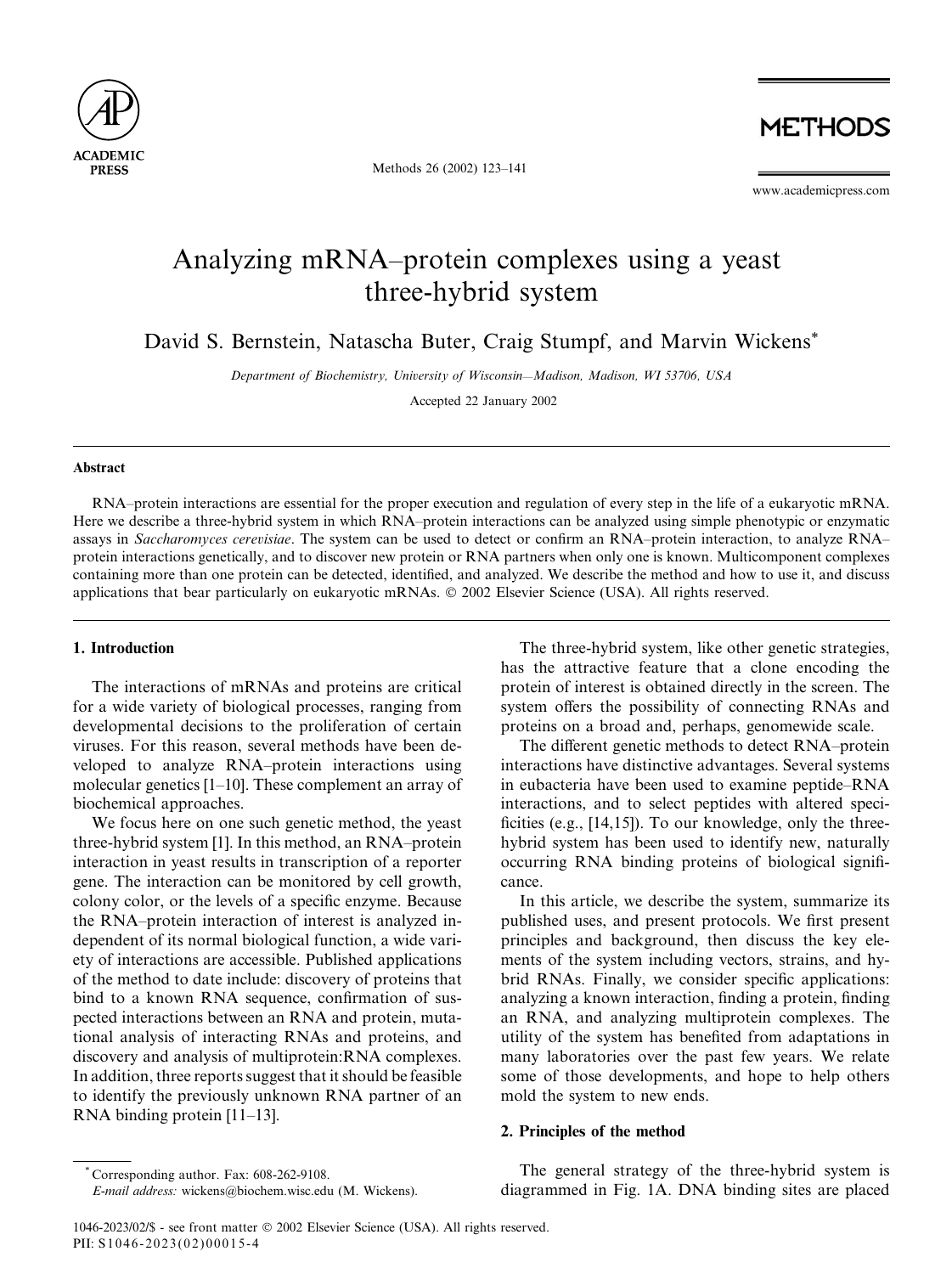

Fig. 1. Three-hybrid system to detect and analyze RNA–protein interactions. (A) General strategy of the system, (B) Specific protein and RNA components that typically have been used to date. Other RNA and protein components also can be used (see text). For simplicity, the following features are not indicated. Both lacZ and HIS3 are present in strain L40coat and YBZ-1 under the control of lexA operators, and so can be used as reporters. Multiple LexA operators are present (four in the HIS3 promoters and eight in the lacZ promoter), and LexA protein binds as a dimer. The hybrid RNA contains two MS2 binding sites, and MS2 coat protein binds as a dimer to a single site. Adapted, with permission from SenGupta et al. [1].

upstream of a reporter gene in the yeast chromosome. A first hybrid protein consists of a DNA binding domain linked to an RNA binding domain. The RNA binding domain interacts with its RNA binding site in a bifunctional (''hybrid'') RNA molecule. The other part of the RNA molecule interacts with a second hybrid protein consisting of another RNA binding domain linked to a transcription activation domain. When this tripartite complex forms at a promoter, even transiently, the reporter gene is turned on. Reporter expression can be detected by phenotype or simple biochemical assays.

The specific molecules most commonly used for three-hybrid analysis are depicted in Fig. 1B. The DNA binding site consists of a 17-nucleotide recognition site for the Escherichia coli LexA protein, and is present in multiple copies upstream of both the HIS3 and LacZ genes. Hybrid protein 1 consists of LexA fused to bacteriophage MS2 coat protein, a small polypeptide that binds as a dimer to a short stem–loop sequence. The hybrid RNA (depicted in more detail in Fig. 3) consists of two MS2 coat protein binding sites linked to the RNA sequence of interest, X. Hybrid protein 2 consists of the transcription activation domain of the yeast Gal4 transcription factor linked to an RNA binding protein, Y.

Although the components depicted in Fig. 1B are most commonly used, others can be substituted. For example, the MS2 components can be replaced by either the histone mRNA  $3'$  stem–loop and the protein to which it binds (SLBP) (B. Zhang and M.W., unpublished); the NRE in *hunchback* mRNA's  $3'$  untranslated region (UTR) and its partner, Pumilio [16]; or hY5 and its partner, Ro60 [17]. Similarly, the Gal4 DNA binding domain can be used in place of LexA (B. Zhang and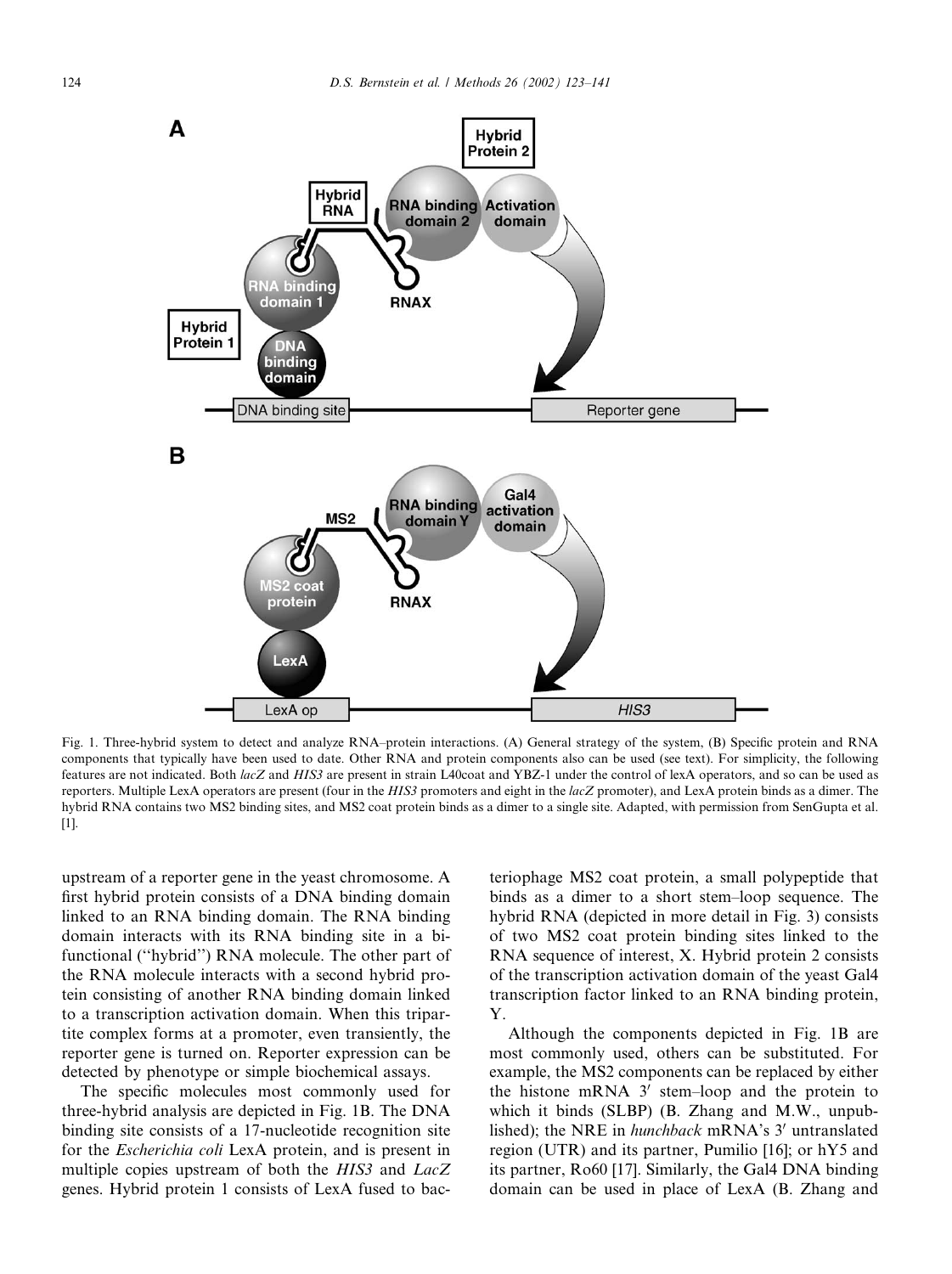M.W., unpublished). We are not aware of a systematic comparison of alternative components.

The three-hybrid approach has many of the same strengths and limitations of the two-hybrid system to detect protein–protein interactions. By introducing libraries of RNA or protein, cognate partners can be identified. As in two-hybrid screens, the challenge then becomes identifying those that are biologically relevant. For this purpose, mutations in the known RNA or protein component are very useful. Among the limitations of the system are certain technical constraints on producing hybrid RNAs and the low signal-to-noise ratio in screening a library when the genuine RNA– protein interaction is weak.

# 3. Initial considerations

The three-hybrid system has been used to analyze and identify specific RNA-binding proteins for a number of RNA targets. Table 1 summarizes directed tests of RNA and protein partners, and Table 2 summarizes successful screens of cDNA libraries. Several general properties of the system merit a brief discussion at the outset; some are considered in greater detail later.

## 3.1. Strength of interactions

The affinities of RNA–protein interactions detected by the three-hybrid system have  $K_d$  values from subnanomolar to micromolar (Table 1). Although levels of expression of the reporter gene generally correlate with measured in vitro affinities, the precise relationship between them has not yet been reported. Reporter expression levels presumably vary with the abundance of the two partners, the influence of endogenous yeast proteins and RNAs, and the reporter gene used. (See Ref. [18] for a discussion of related points in the twohybrid system.)

# 3.2. The hybrid RNA

The RNase P RNA promoter, which is used to produce the hybrid RNA, has at least three desirable properties for the system: it is efficient, producing many copies of the hybrid RNA (up to 1300 copies per cell ([18]; B. Kraemer and M.W., unpublished)); a large portion of the natural RNase P RNA molecule can be replaced with foreign sequence [18]; and the use of this promoter and the RNase P RNA leader and trailer may cause the RNA to be nuclear. The high level of RNA likely enhances the signal because multicopy RNA plasmids yield higher reporter outputs than do centromeric plasmids (B. Zhang, B. Kraemer, and M.W., unpublished). On the other hand, the use of this RNA polymerase III promoter limits the RNAs that can be

analyzed, both in length and in specific sequence (see Hybrid RNAs: Limitations): ideally, RNAs should be 150 or fewer nucleotides long, and should lack oligouridylate stretches of 4 or more nucleotides. However, these limitations are not universal: interactions have been detected using RNAs up to 1600 nt in length [19]. An alternative system exploiting an RNA polymerase II promoter has been described and should circumvent the sequence limitation [2].

# 3.3. Screens

In screening cDNA or RNA libraries for interacting partners, secondary screens of the initial ''positives'' are needed to winnow down candidates for further analysis (see Finding a Protein Partner for a Known RNA sequence, Step 5). One crucial secondary screen identifies positives requiring the ''bait'' to activate the reporter gene. Another screen identifies positives exhibiting the correct sequence specificity. Subtle mutations that perturb the biological function of the bait are ideal. Subtly mutant baits will bind most biologically irrelevant, ''nonspecific'' interactors, which can then be discarded. If subtle mutations are not available, cruder specificity tests (e.g., the antisense sequence) can be useful, almost surprisingly so (Table 2). Indeed, in the cDNA library screens carried out to date, virtually all positives that required the RNA to activate and possessed the correct sequence specificity proved to be the genuine interactor (Table 2). This may mean that few proteins bind nonspecifically with sufficient affinity to register in the system.

#### 4. Key components: RNAs, vectors, and strains

# 4.1. Hybrid RNAs

#### 4.1.1. General considerations

The RNA–protein interaction used to tether the hybrid RNA to the promoter must be specific and of high affinity. The RNA need not be structured. Several different interactions have been used; of these, by far the most common has been that between a short stem–loop RNA structure and bacteriophage MS2 coat protein.

Three features of the MS2 coat protein and its cognate binding sites make this pair attractive.

High affinity and selectivity. The stem–loop binding site used in the three-hybrid system binds to the coat protein with a  $k_d$  of  $10^{-9}$ – $10^{-10}$  [20]. The site contains a single nucleotide change that enhances binding [20].

Cooperativity. Binding of MS2 coat protein to adjacent sites is cooperative [21,22]. For this reason, two identical sites are used in the hybrid RNA.

The protein. MS2 coat protein is small and its RNA binding activity has been exploited for a variety of applications in the yeast S. cerevisiae.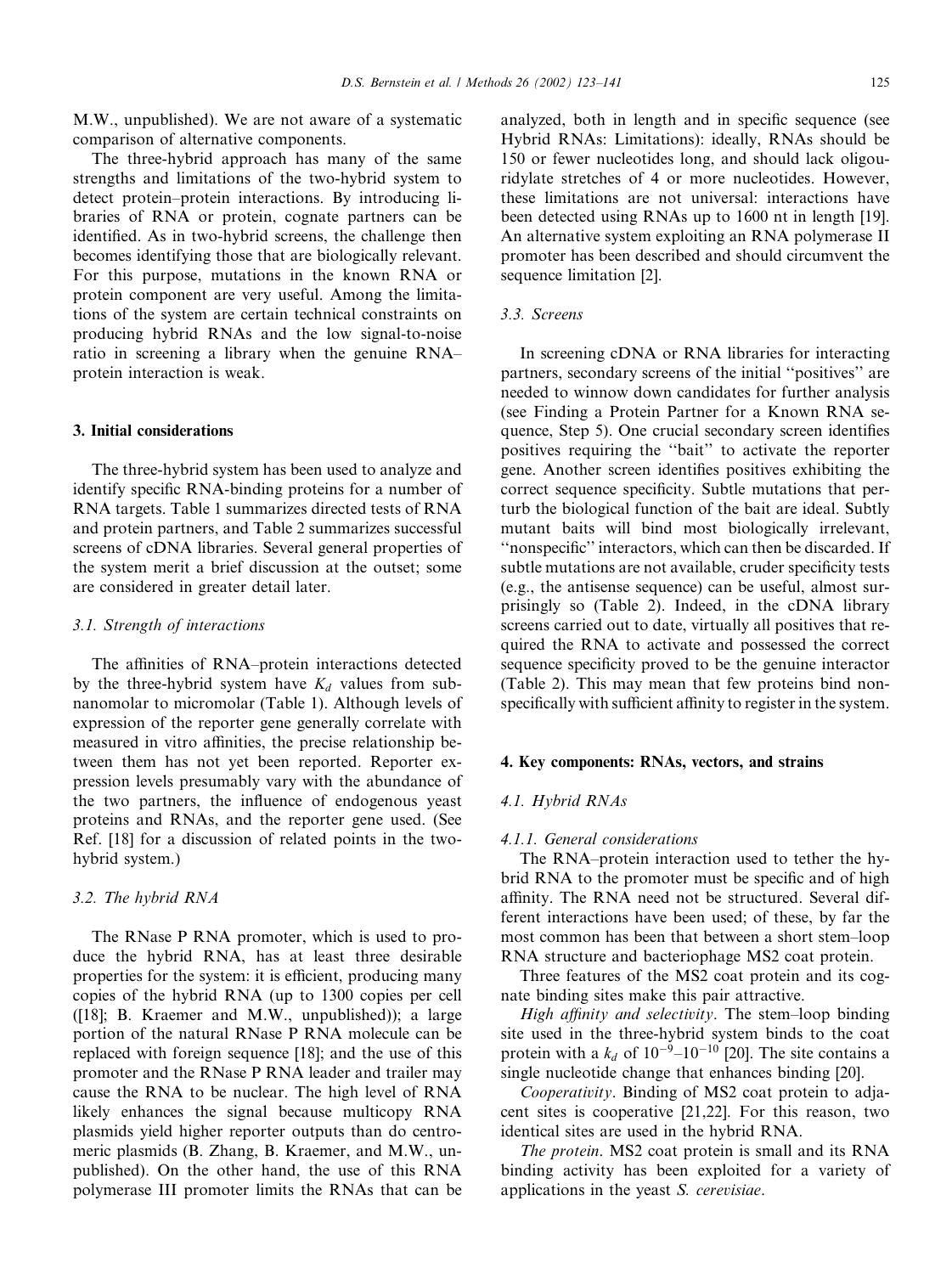| Table 1                                           |  |
|---------------------------------------------------|--|
| Test of previously known or suspected interactors |  |

| Protein<br><b>RNA</b><br>Length (nt)<br>Family<br>Cellular<br><b>BREs</b><br>48<br>xlBrunoL3<br><b>Bruno</b><br>$[44]$<br><b>CUG-BP</b><br>$\rm{a}$<br>Elav<br>long CUG repeats, UG repeats<br>$[45]$<br>$\rm{a}$<br>$CUG-BP+LYLO$<br>Elav<br>UG repeats<br>[45]<br>Histone RNA hairpin<br>28<br>HBP (SLBP)<br>$[26]$<br>$\overline{\phantom{0}}$<br>$10^{-10} - 10^{-11}$<br>51<br>$IRP-1$<br>Fe-S<br><b>IRE</b><br>$[1]$<br>Leu RS<br>bI4<br>1600<br>$[19]$<br>b14<br>1600<br>bI4 maturase<br>$[19]$<br>$\overline{\phantom{0}}$<br>HO 3'UTR<br>Mpt5<br>Puf<br>134<br>$[46]$<br>$\overline{\phantom{0}}$<br>$10^{-8}$<br>b<br>30<br><b>RRM</b><br>PAB<br>Poly(A)<br>54<br>RPR1 P3<br>$[47]$<br>Popl<br>$\overline{\phantom{0}}$<br>$10^{-7} - 10^{-8}$<br>b<br><b>PTB</b><br><b>RRM</b><br><b>IRES</b><br>200<br>$10^{-9}$<br>$^{b}$ , [16]<br>Pumilio<br>Puf (PUM-HD)<br><b>NRE</b><br>74<br>$10^{-9}$<br>57<br>$p50$ (NF- $kB$ )<br>ap50<br>$[23]$<br>$\overline{\phantom{0}}$<br><b>RRM</b><br>CD44 exonV5<br>200<br>hnRNPA1<br>$[48]$<br>hnRNPI, K<br>RRM, KH<br>hY1, 3<br>114<br>$[49]$<br>Rpp21, 29, 30, 38<br>H1 RNA<br>$[50]$<br>$\overline{\phantom{0}}$<br>nos TCE<br>90<br>Smaug<br>$[51]$<br>$5 \times 10^{-7}$<br>yRps14B SL<br>59<br>yS14<br>$[29]$<br>$3 \times 10^{-6}$<br>70<br>yS14<br>18S rRNA SL<br>$[29]$<br>$\overline{\phantom{0}}$<br>99<br>mTEP1<br><b>WD40</b><br>hvg $1, 2, 4$<br>$[52]$<br>$\overline{\phantom{0}}$<br>TP1<br><b>WD40</b><br>393<br>mTR<br>$[53]$<br><b>TSR1IP</b><br>SL<br><b>RRM</b><br>146<br>$[54]$<br>45<br>U1-70K<br><b>RRM</b><br>U1 SL<br>[11]<br>Viral<br>87<br>Zn finger<br>CaMV coat protein<br>CaMVpgRNA leader<br>$[55]$<br>Retroviral CCHC<br><b>HIV</b> Gag<br><b>HIVy</b><br>139<br>$[28]$<br><b>RSV</b> Gag<br><b>RSVMy</b><br>Retroviral CCHC<br>320<br>$[27]$<br>$\mathbf{c}$<br>iso 4E<br><b>STNV</b><br>138<br><b>K-REV</b><br><b>HERV-K RRE</b><br>433<br>Arg-rich<br>[56, 57]<br><b>MMPV CTE</b><br>138<br>$[12]$<br>Tap<br>58<br>$10^{-8}$<br><b>TAR</b><br>$[1]$<br>Tat<br>Arg-rich<br>Tat <sup>d</sup><br><b>TAR</b><br>$55 - 126$<br>Arg-rich<br>[40, 41]<br>$\overline{\phantom{0}}$ | Protein component<br>RNA component |  | $K_d$ | Refs. |  |
|----------------------------------------------------------------------------------------------------------------------------------------------------------------------------------------------------------------------------------------------------------------------------------------------------------------------------------------------------------------------------------------------------------------------------------------------------------------------------------------------------------------------------------------------------------------------------------------------------------------------------------------------------------------------------------------------------------------------------------------------------------------------------------------------------------------------------------------------------------------------------------------------------------------------------------------------------------------------------------------------------------------------------------------------------------------------------------------------------------------------------------------------------------------------------------------------------------------------------------------------------------------------------------------------------------------------------------------------------------------------------------------------------------------------------------------------------------------------------------------------------------------------------------------------------------------------------------------------------------------------------------------------------------------------------------------------------------------------------------------------------------------------------------------------------------------------------------------------------------------------------------------------------------------------------------------------------------------------------------------------------------------------------------------------------------------------------------------------------------------------------------------------------------------|------------------------------------|--|-------|-------|--|
|                                                                                                                                                                                                                                                                                                                                                                                                                                                                                                                                                                                                                                                                                                                                                                                                                                                                                                                                                                                                                                                                                                                                                                                                                                                                                                                                                                                                                                                                                                                                                                                                                                                                                                                                                                                                                                                                                                                                                                                                                                                                                                                                                                |                                    |  |       |       |  |
|                                                                                                                                                                                                                                                                                                                                                                                                                                                                                                                                                                                                                                                                                                                                                                                                                                                                                                                                                                                                                                                                                                                                                                                                                                                                                                                                                                                                                                                                                                                                                                                                                                                                                                                                                                                                                                                                                                                                                                                                                                                                                                                                                                |                                    |  |       |       |  |
|                                                                                                                                                                                                                                                                                                                                                                                                                                                                                                                                                                                                                                                                                                                                                                                                                                                                                                                                                                                                                                                                                                                                                                                                                                                                                                                                                                                                                                                                                                                                                                                                                                                                                                                                                                                                                                                                                                                                                                                                                                                                                                                                                                |                                    |  |       |       |  |
|                                                                                                                                                                                                                                                                                                                                                                                                                                                                                                                                                                                                                                                                                                                                                                                                                                                                                                                                                                                                                                                                                                                                                                                                                                                                                                                                                                                                                                                                                                                                                                                                                                                                                                                                                                                                                                                                                                                                                                                                                                                                                                                                                                |                                    |  |       |       |  |
|                                                                                                                                                                                                                                                                                                                                                                                                                                                                                                                                                                                                                                                                                                                                                                                                                                                                                                                                                                                                                                                                                                                                                                                                                                                                                                                                                                                                                                                                                                                                                                                                                                                                                                                                                                                                                                                                                                                                                                                                                                                                                                                                                                |                                    |  |       |       |  |
|                                                                                                                                                                                                                                                                                                                                                                                                                                                                                                                                                                                                                                                                                                                                                                                                                                                                                                                                                                                                                                                                                                                                                                                                                                                                                                                                                                                                                                                                                                                                                                                                                                                                                                                                                                                                                                                                                                                                                                                                                                                                                                                                                                |                                    |  |       |       |  |
|                                                                                                                                                                                                                                                                                                                                                                                                                                                                                                                                                                                                                                                                                                                                                                                                                                                                                                                                                                                                                                                                                                                                                                                                                                                                                                                                                                                                                                                                                                                                                                                                                                                                                                                                                                                                                                                                                                                                                                                                                                                                                                                                                                |                                    |  |       |       |  |
|                                                                                                                                                                                                                                                                                                                                                                                                                                                                                                                                                                                                                                                                                                                                                                                                                                                                                                                                                                                                                                                                                                                                                                                                                                                                                                                                                                                                                                                                                                                                                                                                                                                                                                                                                                                                                                                                                                                                                                                                                                                                                                                                                                |                                    |  |       |       |  |
|                                                                                                                                                                                                                                                                                                                                                                                                                                                                                                                                                                                                                                                                                                                                                                                                                                                                                                                                                                                                                                                                                                                                                                                                                                                                                                                                                                                                                                                                                                                                                                                                                                                                                                                                                                                                                                                                                                                                                                                                                                                                                                                                                                |                                    |  |       |       |  |
|                                                                                                                                                                                                                                                                                                                                                                                                                                                                                                                                                                                                                                                                                                                                                                                                                                                                                                                                                                                                                                                                                                                                                                                                                                                                                                                                                                                                                                                                                                                                                                                                                                                                                                                                                                                                                                                                                                                                                                                                                                                                                                                                                                |                                    |  |       |       |  |
|                                                                                                                                                                                                                                                                                                                                                                                                                                                                                                                                                                                                                                                                                                                                                                                                                                                                                                                                                                                                                                                                                                                                                                                                                                                                                                                                                                                                                                                                                                                                                                                                                                                                                                                                                                                                                                                                                                                                                                                                                                                                                                                                                                |                                    |  |       |       |  |
|                                                                                                                                                                                                                                                                                                                                                                                                                                                                                                                                                                                                                                                                                                                                                                                                                                                                                                                                                                                                                                                                                                                                                                                                                                                                                                                                                                                                                                                                                                                                                                                                                                                                                                                                                                                                                                                                                                                                                                                                                                                                                                                                                                |                                    |  |       |       |  |
|                                                                                                                                                                                                                                                                                                                                                                                                                                                                                                                                                                                                                                                                                                                                                                                                                                                                                                                                                                                                                                                                                                                                                                                                                                                                                                                                                                                                                                                                                                                                                                                                                                                                                                                                                                                                                                                                                                                                                                                                                                                                                                                                                                |                                    |  |       |       |  |
|                                                                                                                                                                                                                                                                                                                                                                                                                                                                                                                                                                                                                                                                                                                                                                                                                                                                                                                                                                                                                                                                                                                                                                                                                                                                                                                                                                                                                                                                                                                                                                                                                                                                                                                                                                                                                                                                                                                                                                                                                                                                                                                                                                |                                    |  |       |       |  |
|                                                                                                                                                                                                                                                                                                                                                                                                                                                                                                                                                                                                                                                                                                                                                                                                                                                                                                                                                                                                                                                                                                                                                                                                                                                                                                                                                                                                                                                                                                                                                                                                                                                                                                                                                                                                                                                                                                                                                                                                                                                                                                                                                                |                                    |  |       |       |  |
|                                                                                                                                                                                                                                                                                                                                                                                                                                                                                                                                                                                                                                                                                                                                                                                                                                                                                                                                                                                                                                                                                                                                                                                                                                                                                                                                                                                                                                                                                                                                                                                                                                                                                                                                                                                                                                                                                                                                                                                                                                                                                                                                                                |                                    |  |       |       |  |
|                                                                                                                                                                                                                                                                                                                                                                                                                                                                                                                                                                                                                                                                                                                                                                                                                                                                                                                                                                                                                                                                                                                                                                                                                                                                                                                                                                                                                                                                                                                                                                                                                                                                                                                                                                                                                                                                                                                                                                                                                                                                                                                                                                |                                    |  |       |       |  |
|                                                                                                                                                                                                                                                                                                                                                                                                                                                                                                                                                                                                                                                                                                                                                                                                                                                                                                                                                                                                                                                                                                                                                                                                                                                                                                                                                                                                                                                                                                                                                                                                                                                                                                                                                                                                                                                                                                                                                                                                                                                                                                                                                                |                                    |  |       |       |  |
|                                                                                                                                                                                                                                                                                                                                                                                                                                                                                                                                                                                                                                                                                                                                                                                                                                                                                                                                                                                                                                                                                                                                                                                                                                                                                                                                                                                                                                                                                                                                                                                                                                                                                                                                                                                                                                                                                                                                                                                                                                                                                                                                                                |                                    |  |       |       |  |
|                                                                                                                                                                                                                                                                                                                                                                                                                                                                                                                                                                                                                                                                                                                                                                                                                                                                                                                                                                                                                                                                                                                                                                                                                                                                                                                                                                                                                                                                                                                                                                                                                                                                                                                                                                                                                                                                                                                                                                                                                                                                                                                                                                |                                    |  |       |       |  |
|                                                                                                                                                                                                                                                                                                                                                                                                                                                                                                                                                                                                                                                                                                                                                                                                                                                                                                                                                                                                                                                                                                                                                                                                                                                                                                                                                                                                                                                                                                                                                                                                                                                                                                                                                                                                                                                                                                                                                                                                                                                                                                                                                                |                                    |  |       |       |  |
|                                                                                                                                                                                                                                                                                                                                                                                                                                                                                                                                                                                                                                                                                                                                                                                                                                                                                                                                                                                                                                                                                                                                                                                                                                                                                                                                                                                                                                                                                                                                                                                                                                                                                                                                                                                                                                                                                                                                                                                                                                                                                                                                                                |                                    |  |       |       |  |
|                                                                                                                                                                                                                                                                                                                                                                                                                                                                                                                                                                                                                                                                                                                                                                                                                                                                                                                                                                                                                                                                                                                                                                                                                                                                                                                                                                                                                                                                                                                                                                                                                                                                                                                                                                                                                                                                                                                                                                                                                                                                                                                                                                |                                    |  |       |       |  |
|                                                                                                                                                                                                                                                                                                                                                                                                                                                                                                                                                                                                                                                                                                                                                                                                                                                                                                                                                                                                                                                                                                                                                                                                                                                                                                                                                                                                                                                                                                                                                                                                                                                                                                                                                                                                                                                                                                                                                                                                                                                                                                                                                                |                                    |  |       |       |  |
|                                                                                                                                                                                                                                                                                                                                                                                                                                                                                                                                                                                                                                                                                                                                                                                                                                                                                                                                                                                                                                                                                                                                                                                                                                                                                                                                                                                                                                                                                                                                                                                                                                                                                                                                                                                                                                                                                                                                                                                                                                                                                                                                                                |                                    |  |       |       |  |
|                                                                                                                                                                                                                                                                                                                                                                                                                                                                                                                                                                                                                                                                                                                                                                                                                                                                                                                                                                                                                                                                                                                                                                                                                                                                                                                                                                                                                                                                                                                                                                                                                                                                                                                                                                                                                                                                                                                                                                                                                                                                                                                                                                |                                    |  |       |       |  |
|                                                                                                                                                                                                                                                                                                                                                                                                                                                                                                                                                                                                                                                                                                                                                                                                                                                                                                                                                                                                                                                                                                                                                                                                                                                                                                                                                                                                                                                                                                                                                                                                                                                                                                                                                                                                                                                                                                                                                                                                                                                                                                                                                                |                                    |  |       |       |  |
|                                                                                                                                                                                                                                                                                                                                                                                                                                                                                                                                                                                                                                                                                                                                                                                                                                                                                                                                                                                                                                                                                                                                                                                                                                                                                                                                                                                                                                                                                                                                                                                                                                                                                                                                                                                                                                                                                                                                                                                                                                                                                                                                                                |                                    |  |       |       |  |
|                                                                                                                                                                                                                                                                                                                                                                                                                                                                                                                                                                                                                                                                                                                                                                                                                                                                                                                                                                                                                                                                                                                                                                                                                                                                                                                                                                                                                                                                                                                                                                                                                                                                                                                                                                                                                                                                                                                                                                                                                                                                                                                                                                |                                    |  |       |       |  |
|                                                                                                                                                                                                                                                                                                                                                                                                                                                                                                                                                                                                                                                                                                                                                                                                                                                                                                                                                                                                                                                                                                                                                                                                                                                                                                                                                                                                                                                                                                                                                                                                                                                                                                                                                                                                                                                                                                                                                                                                                                                                                                                                                                |                                    |  |       |       |  |
|                                                                                                                                                                                                                                                                                                                                                                                                                                                                                                                                                                                                                                                                                                                                                                                                                                                                                                                                                                                                                                                                                                                                                                                                                                                                                                                                                                                                                                                                                                                                                                                                                                                                                                                                                                                                                                                                                                                                                                                                                                                                                                                                                                |                                    |  |       |       |  |
|                                                                                                                                                                                                                                                                                                                                                                                                                                                                                                                                                                                                                                                                                                                                                                                                                                                                                                                                                                                                                                                                                                                                                                                                                                                                                                                                                                                                                                                                                                                                                                                                                                                                                                                                                                                                                                                                                                                                                                                                                                                                                                                                                                |                                    |  |       |       |  |
|                                                                                                                                                                                                                                                                                                                                                                                                                                                                                                                                                                                                                                                                                                                                                                                                                                                                                                                                                                                                                                                                                                                                                                                                                                                                                                                                                                                                                                                                                                                                                                                                                                                                                                                                                                                                                                                                                                                                                                                                                                                                                                                                                                |                                    |  |       |       |  |
|                                                                                                                                                                                                                                                                                                                                                                                                                                                                                                                                                                                                                                                                                                                                                                                                                                                                                                                                                                                                                                                                                                                                                                                                                                                                                                                                                                                                                                                                                                                                                                                                                                                                                                                                                                                                                                                                                                                                                                                                                                                                                                                                                                |                                    |  |       |       |  |

<sup>a</sup> Number of nucleotides varied according to repeat number.

<sup>b</sup> Unpublished data from our laboratory.

c K.S. Browning, personal communication.

<sup>d</sup> Various combinations of Tat-1, Tat-2, and Tat-M with cyclin T were tested against TAR sequences from HIV-1, HIV-2, and SIVnd (see [40,41]).

RNA sequences to be tested can be inserted into the unique SmaI/XmaI and SphI sites of any of the four RNA vectors depicted in Fig. 2. The hybrid RNA molecule that is transcribed in vivo from one of these plasmids consists of the sequence of interest, X, linked to two MS2 coat protein binding sites, and RNase P RNA  $5'$  leader and  $3'$  trailer sequences (Fig. 3).

The MS2 coat protein binding site is a highly structured stem–loop. The presence of this fold (as well as the structured 5' region of RNase P RNA at the 5' end of the hybrid molecule) should reduce the frequency of alternative structures involving the RNA sequence of interest. However, alternative structures can form that preclude interaction with both the MS2 coat protein and/or the protein of interest. This complication is illustrated in Fig. 4. RNA sequence X, which in its natural state is a short stem–loop (Fig. 4A), forms an alternative structure in which it base-pairs to the MS2

region. The resulting molecule (Fig. 4B) will not bind coat protein or its own protein partner. The formation of unproductive structures can be minimized by flanking the sequence with stable inverted repeats (a ''GC clamp''), thereby restoring binding in the three-hybrid system Fig.  $4C$  [23].

In our experience, most RNA inserts of suitable size produce RNAs of comparable and high abundance. RNA abundance may be important in determining the level of signal produced from the reporter gene: transferring the hybrid RNA gene from the normal high-copy vectors to low-copy vectors substantially reduces levels of LacZ expression.

The relative order of the RNA sequence of interest and the MS2 sites can affect signal strength. In the few cases that have been tested systematically, both orientations yield activation and are specific. However, in the IRE–IRP interaction, placing the IRE upstream of the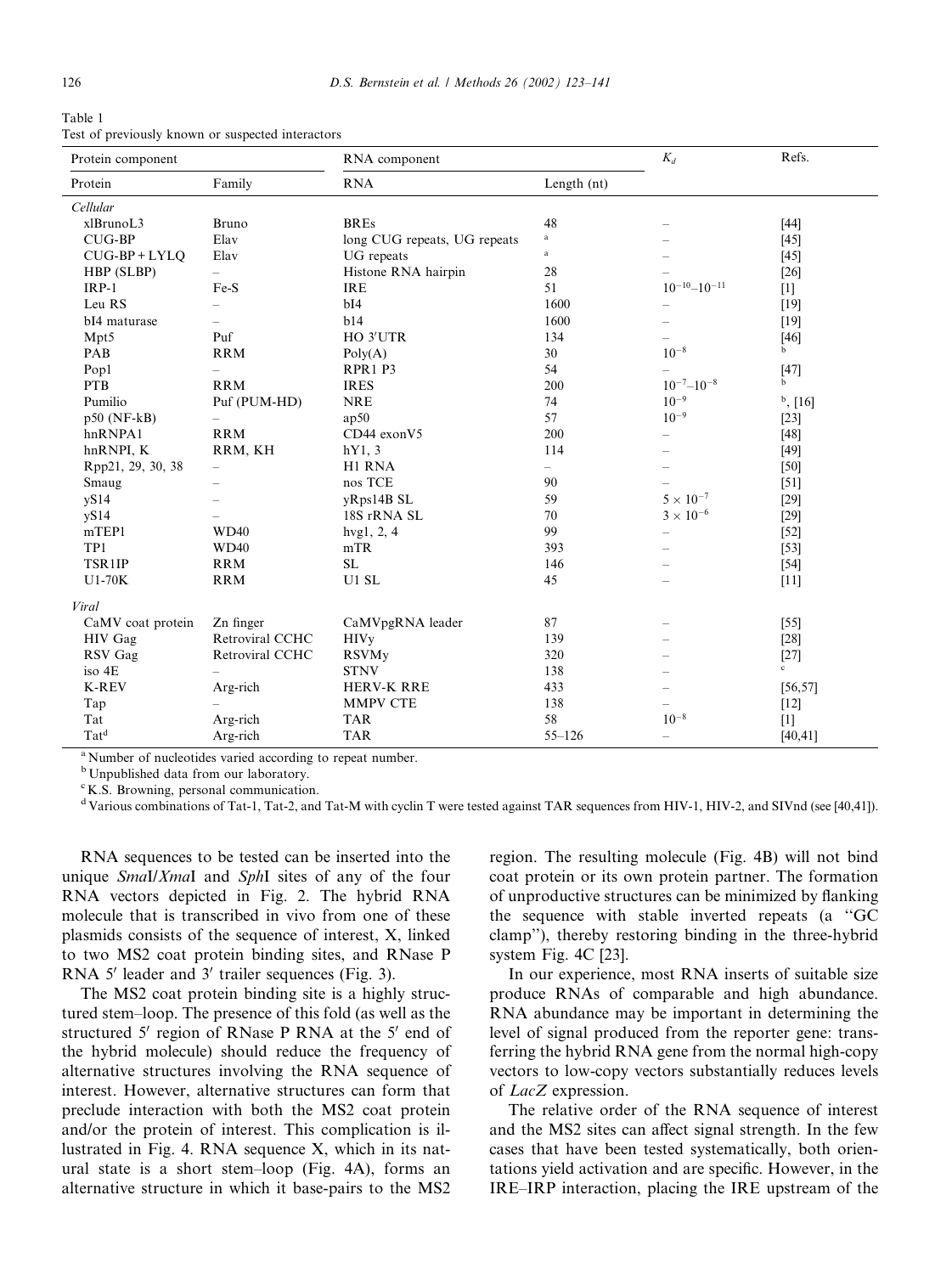| Table 2                                   |  |
|-------------------------------------------|--|
| Screens for cDNAs that interact with RNAs |  |

| Screen results      |                |                                                |                                        | Screening information    |                         |                |                          |          |                         | Refs.                   |                          |        |
|---------------------|----------------|------------------------------------------------|----------------------------------------|--------------------------|-------------------------|----------------|--------------------------|----------|-------------------------|-------------------------|--------------------------|--------|
| <b>RNA</b>          | Length<br>(nt) | Protein                                        | Family                                 | Trans-<br>formants       | $[3-AT]$                | $His+$         | White                    | $lacZ^+$ | <b>RNA</b><br>dependent | Positive<br>interactors | Relevant<br>in vivo      |        |
| mRNAs               |                |                                                |                                        |                          |                         |                |                          |          |                         |                         |                          |        |
| APP splice enhancer | 72             | <b>CUG-BP</b><br>Siah-BP                       | <b>RRM</b><br><b>RRM</b>               | $\overline{\phantom{m}}$ | $5 \text{ mM}$          |                |                          |          |                         | $\overline{2}$          | $\overline{\phantom{0}}$ | $[59]$ |
| ash1 3' UTR         | 126            | Loclp                                          |                                        | $2\times10^6$            | $5 \text{ mM}$          | 1500           | 66                       | 66       | 11                      | $\overline{4}$          | $\mathbf{2}$             | $[30]$ |
| ash1 E3             | 127            | She3p                                          |                                        | $5 \times 10^5$          | $1 \text{ }\mathrm{mM}$ |                | 49                       | 23       | 9                       |                         |                          | $[30]$ |
| fem-3 PME           | 74             | $FBF-1$<br>FBF-2                               | Puf                                    | $5\times10^6$            | $5 \text{ mM}$          | 5000           | 100                      | 60       | 12                      | 3                       | 3                        | $[36]$ |
| Histone SL          | 35             | SLBP-1<br>SLBP-2                               | <b>SLBP</b><br><b>SLBP</b>             | $2\times10^6$            | $5 \text{ mM}$          | 19             | 19                       | 19       | $\tau$                  | $\overline{7}$          | $\overline{7}$           | $[63]$ |
| Histone SL          | 34             | <b>SLBP</b>                                    | <b>SLBP</b>                            | $3 \times 10^5$          | $25 \text{ mM}$         | $\overline{4}$ | $\overline{4}$           | 4        |                         |                         |                          | $[66]$ |
| nanos TCE A         | 29             | Smaug                                          |                                        | $7.5 \times 10^{5}$      | $3 \text{ mM}$          | 77             | $\overline{\phantom{a}}$ | 35       | 9                       |                         |                          | $[65]$ |
| prm1                | 37             | MSY4                                           | Y box                                  | $7.5 \times 10^{6}$      | $5 \text{ mM}$          | 113            | $\overline{\phantom{a}}$ | 10       | 5                       |                         |                          | $[34]$ |
| tra-2 TGE           | 60             | GLD-1                                          | <b>KH/STAR</b>                         | $6 \times 10^5$          | $5 \text{ mM}$          | 87             | $\overline{\phantom{0}}$ |          | 20                      |                         |                          | $[62]$ |
| T. cruzi SL         | 111            | XB1                                            |                                        | $2\times10^6$            | $2.5 \text{ mM}$        | 500            | 400                      | 100      |                         |                         |                          | $[60]$ |
| Viral RNAs          |                |                                                |                                        |                          |                         |                |                          |          |                         |                         |                          |        |
| HCV 3'X             | 98             | L22<br>L <sub>3</sub><br>S <sub>3</sub><br>mL3 | $\qquad \qquad -$<br>$\qquad \qquad -$ | $3 \times 10^5$          | 2 and 5 mM              | 30,000         | 6000                     |          |                         | $\overline{4}$          | $\overline{\phantom{0}}$ | [61]   |
| Influenza NP        | 50             | GRSF-1                                         | <b>RRM</b>                             | $5 \times 10^5$          | $3 \text{ mM}$          | 120            | $\overline{\phantom{a}}$ | 120      | 10                      | $\overline{2}$          | $\overline{2}$           | $[64]$ |
| Other               |                |                                                |                                        |                          |                         |                |                          |          |                         |                         |                          |        |
| hTR                 | 158            | L22                                            |                                        |                          | $5 \text{ mM}$          |                |                          |          |                         | 2                       | $\overline{\phantom{0}}$ | $[58]$ |
|                     |                | hStau                                          | dsRBP                                  | $\overline{\phantom{m}}$ |                         |                |                          |          |                         |                         |                          |        |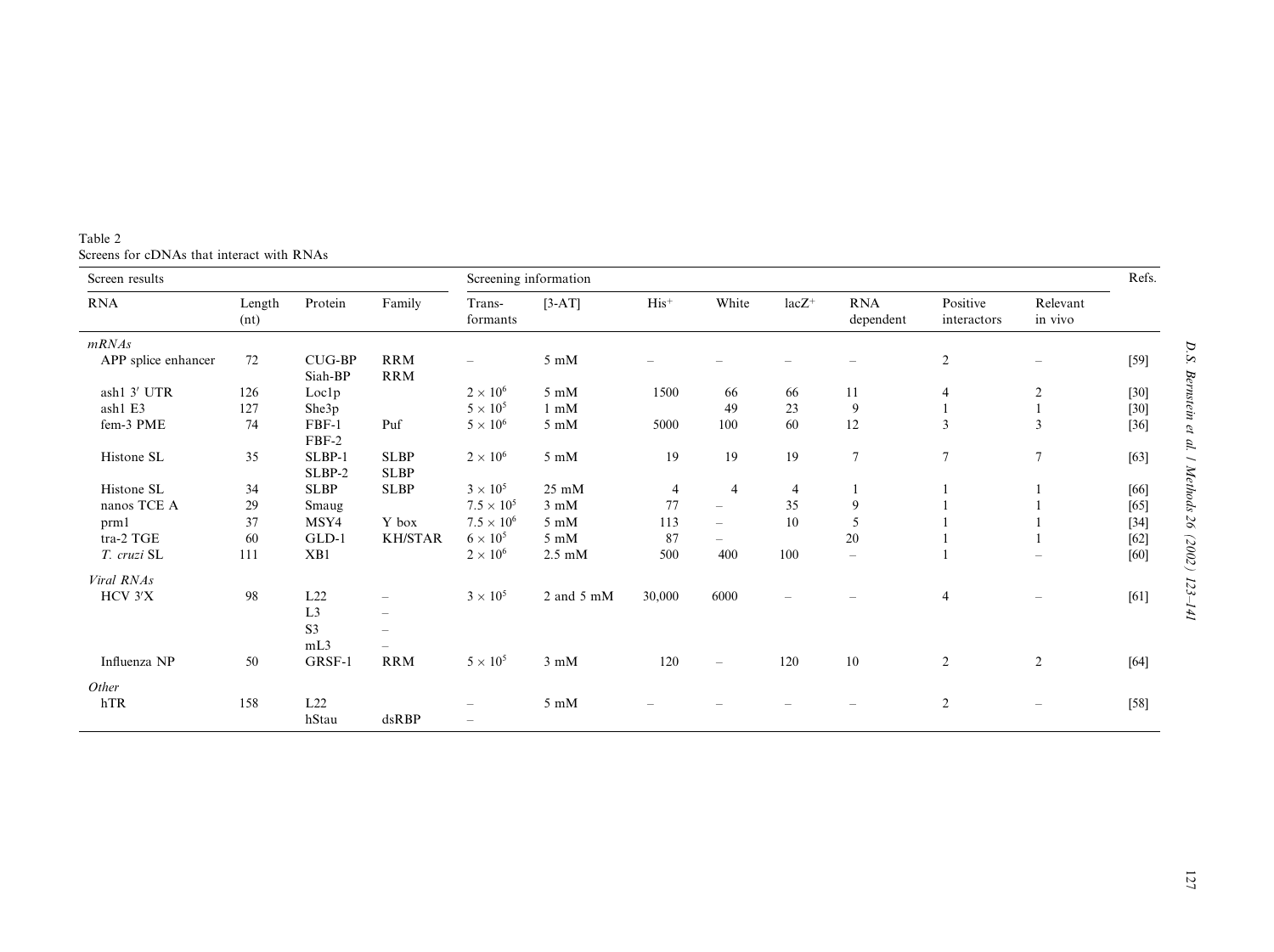

Smal site is unique and can be used to insert fragment.

Smal and SphI sites are unique and can be used to insert fragment.

Fig. 2. Plasmid vectors used to express hybrid RNAs in the three-hybrid system. The restriction sites that are indicated either are unique or can be used to verify the presence of various elements on the plasmids. Sites suitable for insertion of sequences of interest are in boldface.

MS2 sites results in two- to threefold more transcription than does the alternative arrangement. Although RNA folding programs can be used to determine whether one arrangement is more likely to succeed, the accuracy of their predictions in vivo is problematic. In most cases, we have placed the RNA sequence of interest upstream of the MS2 sites; published reports have used both orientations.

#### 4.1.2. Limitations

RNA sequences to be analyzed are restricted in two respects at present, though neither restriction is absolute. First, runs of four or more U's in succession can terminate transcription by RNA polymerase III. Second, typically, RNA inserts of lengths less than 150–200 nt yield higher signals: longer inserts commonly reduce the level of activation of the reporter (see below). In principle, both of these limitations might be overcome by using a different polymerase, such as any of the bacteriophage RNA polymerases. A system using RNA polymerase II has been described [2].

Four or more U's in succession can function as RNA polymerase III terminators, and so can prevent production of the desired hybrid RNA. The efficiency of termination at oligouridine tracts is context-dependent. Northern blotting can easily be performed to make certain that the hybrid RNAs are expressed at high levels. Termination in long runs of U's can be perturbed by appropriately placed single nucleotide substitutions.

The size of the RNA insert appears to be an important determinant of three-hybrid activity. In reconstruction experiments using known RNA–protein partners, RNA sequences that are less than 150 nt in length (e.g., TAR, IRE) typically yield substantial and specific reporter activation (Table 1). We have investigated the effects of additional RNA sequences flanking a known protein binding site. The addition of heterologous sequences to the IRE caused a reduction in the IRE–IRP1 three-hybrid signal. The effect on reporter gene expression was inversely proportional to the size of the insertion, with the addition of 150–200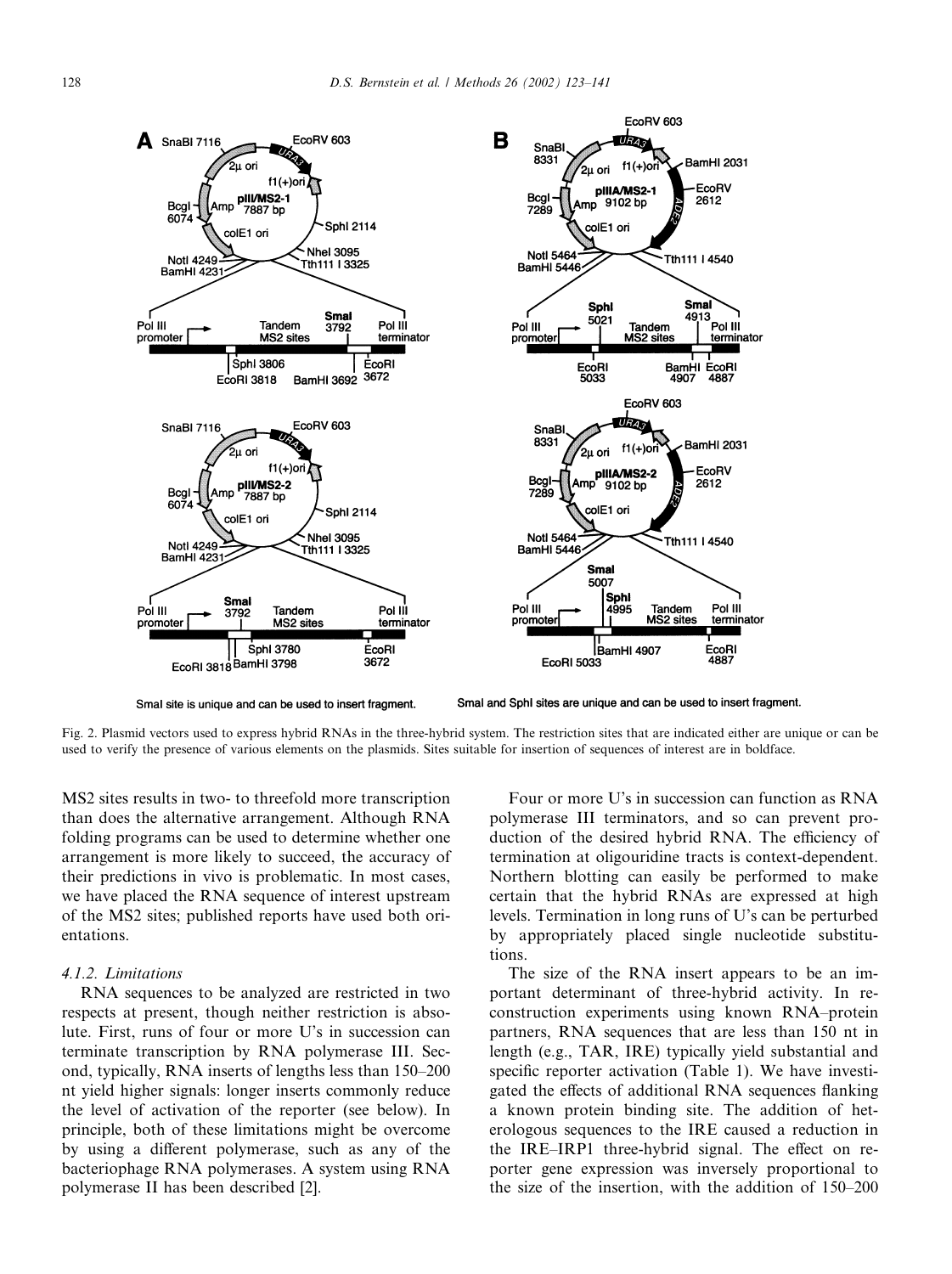

Fig. 3. Schematic diagram of the secondary structure of the hybrid RNA molecules. Thin lines: RNase P RNA 5' leader and 3' trailer sequences; bold lines: tandem MS2 recognition sites, including a point mutation that increases affinity (black dot); gray lines: inserted RNA sequence, depicted as a stem–loop.

nt commonly leading to almost complete abolition of the IRE–IRP1 three-hybrid signal [11]. Similarly, we have tested the effect of additional natural RNA sequence on the ability to detect the interaction of the yeast Snp1 protein, a homolog of the mammalian U1- 70K protein, with the loop I of yeast U1 RNA. Insertion of even the RNA sequences that normally flank loop I, but are not part of the Snp1 binding site, decreased the three-hybrid signal due to Snp1-U1 interaction. Taken together, these experiments suggest a minimal binding site is preferable, and the optimal length of the RNA insert typically is less than 150–200 nt.

Nevertheless, substantial signals can be detected from longer RNAs. For example, Rho and Martinis used a 1600-nt RNA containing the yeast *cobI* intron to detect its interaction with two different proteins [19]. Similarly, we have detected the interaction of viral RNA of 500 nt with specific proteins (B. Kraemer and M.W., unpublished).



Fig. 4. "GC clamps" in a hybrid RNA molecule. A schematic diagram of the secondary structure of hybrid RNA molecules with and without the GC clamp. The RNA sequence that is being analyzed is a short stem–loop, X, indicated by a thin black line. Thin gray lines: RNase P RNA 5' leader and 3' trailer sequences; thick gray lines: tandem MS2 recognition sites; dashed gray lines: the natural RNA sequence in which RNA X resides; thick black line with boxes: "CG clamp." (A) Top: predicted structure of hybrid RNA vector sequence; bottom: RNA X in its natural context. (B) When inserted into the hybrid RNA (depicted in A), the new chimeric RNA (depicted in B) adopts a structure in which neither the stem–loop X nor the MS2 binding sites fold properly. (C) To restore the proper conformation, a GC clamp is inserted. See Ref. [25] for details.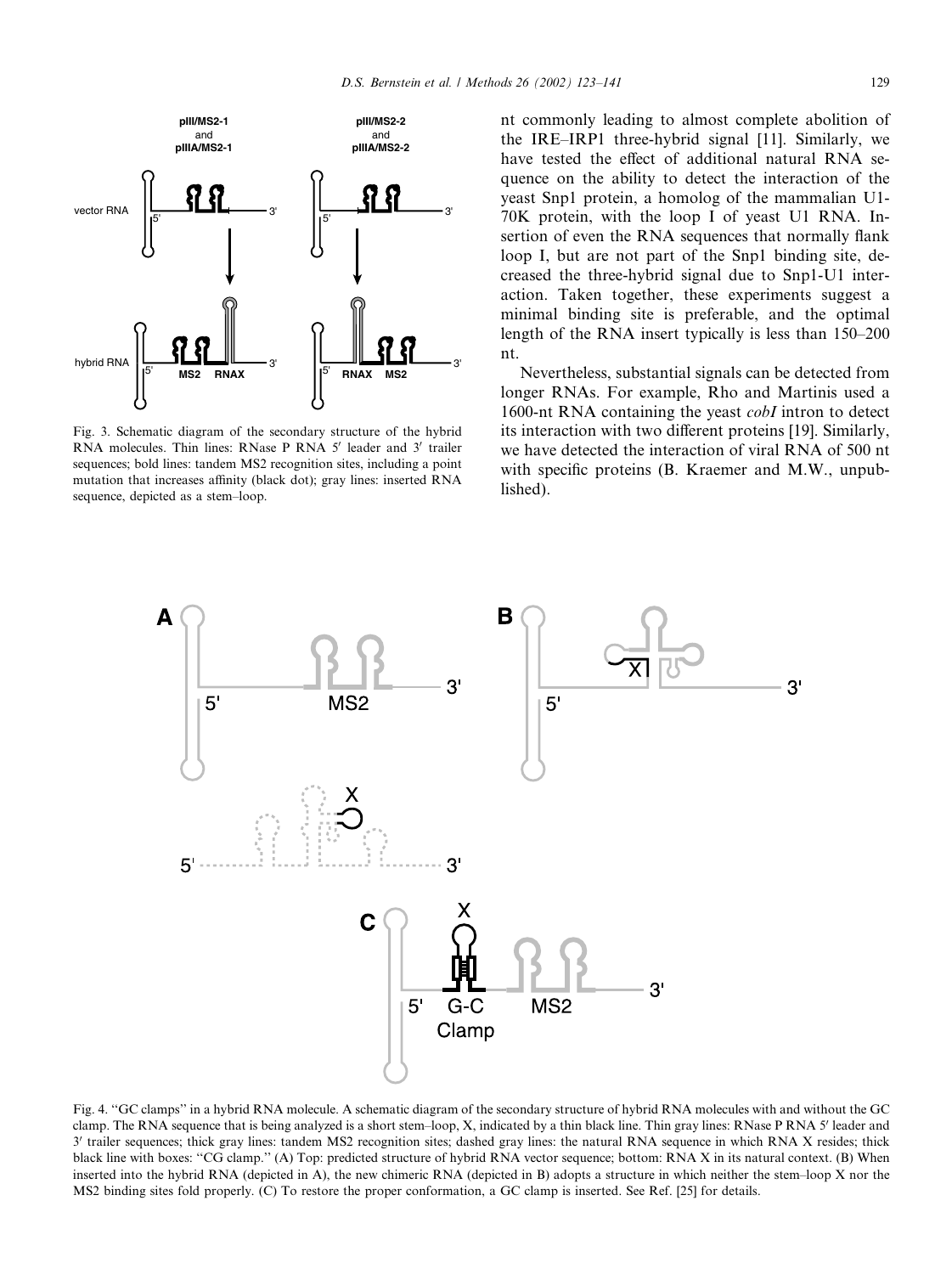# 4.2. Plasmid vectors

Several plasmids have been constructed to express hybrid RNA sequences, and are depicted in Fig. 2. Each of these is a multicopy plasmid containing origins and selectable markers for propagation in yeast and bacteria. They are described below. Additional information is available at www.biochem.wisc.edu/wickens, under ''Research/Three-Hybrid System.''

# 4.2.1. pIII/MS2-1 and pIII/MS2-2

pIII/MS2-1 and pIII/MS2-2 (Fig. 2A) are yeast shuttle vectors derived from pIIIEx426RPR, which was developed by Good and Engelke [18]. Sequences to be analyzed are inserted at the SmaI/XmaI site or SphI site. pIII/MS2-1 and pIII/MS2-2 differ only in the relative position of these restriction sites and the MS2 binding sites. Both plasmids carry a URA3 marker and produce hybrid RNAs from the yeast RNase P RNA (RPR1) promoter, an RNA polymerase III promoter. The RPR1 promoter was chosen for two reasons. First, it is efficient, directing the synthesis of more than 1000 molecules per cell. Second, the transcripts produced from this promoter presumably do not enter the pre-mRNA processing pathway, and may not leave the nucleus. An alternative method using an RNA polymerase II promoter to generate the hybrid RNA has also been described [2].

# 4.2.2. pIIIA/MS2-1 and pIIIA/MS2-2

pIIIA/MS2-1 and pIIIA/MS2-2 (Fig. 2B) are similar to pIII/MS2-1 and pIII/MS2-2, but carry the yeast ADE2 gene (in addition to URA3). The ADE2 gene is exploited in screening for RNA binding proteins (see Finding a Protein Partner for a Known RNA Sequence, Step 2). The two plasmids differ from one another only in the relative position of the restriction sites and MS2 sites.

## 4.2.3. Commercially available vectors:  $pRH3'$  and  $pRH5'$

Modified vectors for producing hybrid RNAs are available from Invitrogen. These are derived from the vectors indicated above, but differ in the markers present on the plasmids and the cloning sites available for insertion of DNA. These vectors have been used successfully in several of the reports in Tables 1 and 2. Information on their details can be obtained at www.invitrogen.com. (The authors are not involved in their design, nor is this an endorsement.)

# 4.3. Yeast strains

The yeast reporter strain L40coat is derived from L40-ura3 (a gift of T. Triolo and R. Sternglanz, Stony Brook). The genotype of the strain is  $MATa$ , ura3-52 leu2-3, 112, his3-200, trp1-1, ade2,  $LYS2::(lex A op)$ -

HIS3, LexA-MS2 coat (TRP1). The strain is auxotrophic for uracil, leucine, adenine, and histidine. Each of these markers is exploited in the three-hybrid system. Both the HIS3 and lacZ genes have been placed under the control of lexA operators, and hence are reporters in the three-hybrid system. A gene encoding the LexA-MS2 coat protein fusion has been integrated into the chromosome.

Strain R40coat is identical to L40coat, but of opposite mating type.

Strain YBZ-1 is a derivative of L40coat (B. Zhang, S. Fields, and M.W., unpublished) of genotype MATa, ura3-52, leu2-3, 112, his3-200, trp1-1, ade2, LYS2::  $(LexAop)$ -HIS3, ura3 $::(lexA-op)$ -lacZ, LexA-MS2 MS2 coat (N55K). It contains a MS2 coat protein mutant (N55K) that decreases the  $K_d$  of the RNA– protein interaction from  $3 \times 10^{-9}$  to  $2 \times 10^{-10}$  M [24]. The coat protein mutants are also placed in tandem, creating an intramolecular coat protein dimer that enhances binding to the MS2 stem–loops. These modifications decrease the background of ''RNA-independent'' interactions and enable the detection of weaker interactions.

## 5. Identifying and analyzing known interactors

Assaying the interaction between a specific RNA and protein is straightforward. A yeast strain with an integrated reporter gene and LexA/MS2 coat protein is transformed with two plasmids: an activation domain plasmid carrying the protein of interest, and a hybrid RNA carrying the desired RNA sequence. If the protein and RNA interact, the reporter is expressed. HIS3 and LacZ genes are the most common reporters used. Control experiments can be used to demonstrate that each component of the system is required for the interaction. Fig. 5 illustrates such a control using the IRE–IRP interaction, monitoring activation of HIS3 by growth on selective media.

The three-hybrid system has been applied to known protein–RNA interactions for a variety of purposes, using proteins from many different families and species (Table 1). Mutational analysis of the protein and RNA is relatively straightforward. For example, Edwards et al. (2001) used the three-hybrid assay to isolate a large collection of single amino acid substitutions that disturb binding of a protein (Pumilio) to its RNA target (a portion of the *hunchback* 3'UTR); these mutations cluster on a surface of the protein that is presumed to interact with RNA, while mutations that do not affect RNA binding lie elsewhere [25]. Mutants also can be selected with altered or relaxed binding specificities. For example, through reiterative rounds of mutagenesis of histone SLBP, multiple mutant proteins were isolated that showed relaxed RNA binding specificity [26]. In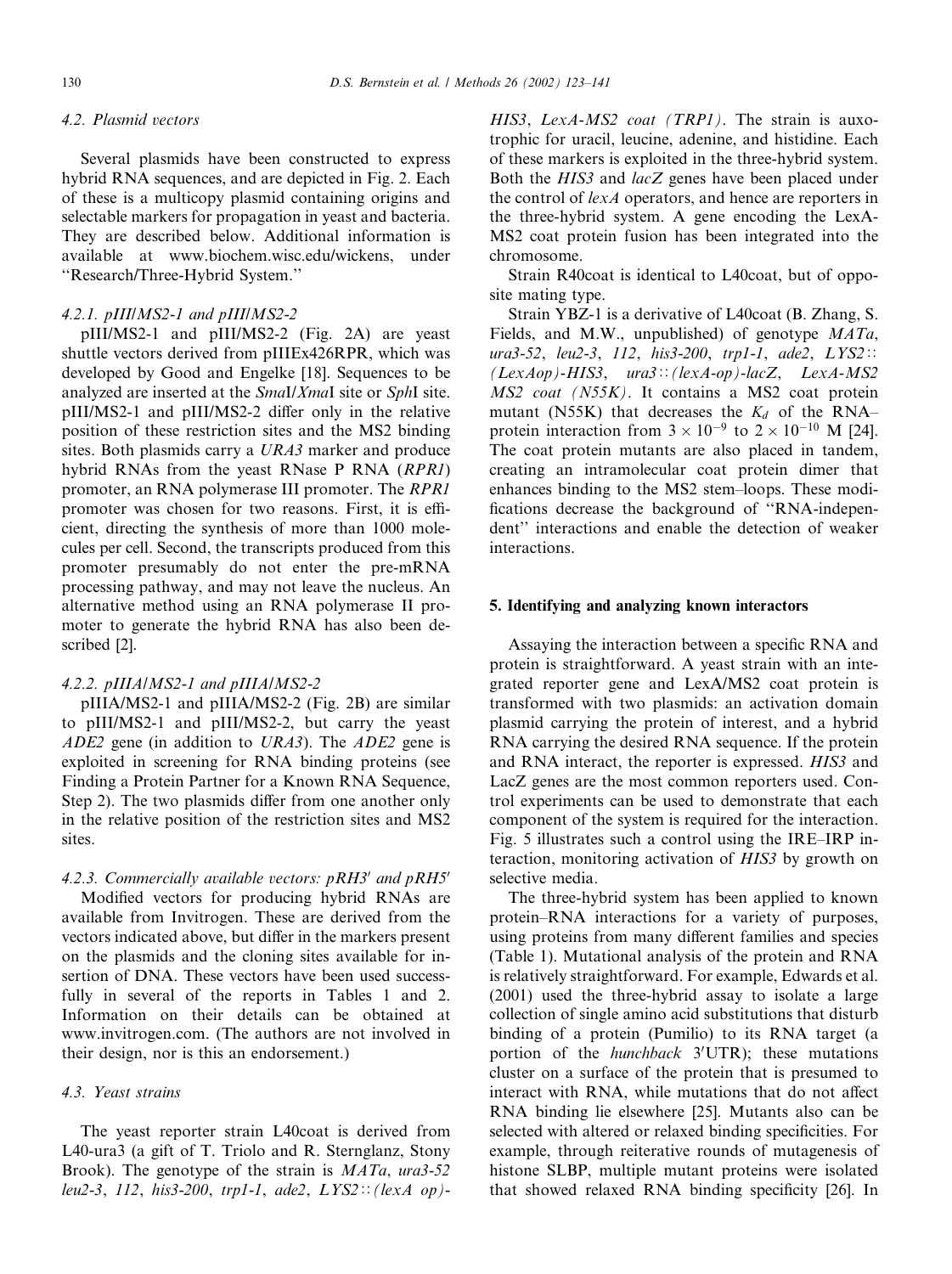

Fig. 5. IRE/IRP1 interaction monitored by activation of the HIS3. Plasmids encoding the indicated hybrid RNAs and activation domain fusions were transformed into strain L40coat. After selecting transformants for the presence of the plasmids, colonies were assayed for HIS3 reporter activity. Only the two combinations that should lead to IRE–IRP1 interactions (lines 1 and 2) yield growth on media lacking histidine.

addition, the three-hybrid assay can reveal aspects of an RNA–protein interaction that are important in vivo, even when these are problematic to detect in vitro. For example, the NC portion of human immunodeficiency virus (HIV) GAG confers the protein's RNA binding specificity to  $HIV\psi$  in the three-hybrid system, and mutants that perturb the interaction show parallel effects on packaging in infected cells [27]. In contrast, an in vitro gel shift assay did not discriminate NCand GAG binding [28].

The precise relationship between the affinity of an RNA–protein interaction (as measured in vitro) and the extent of reporter activation in the three-hybrid assay has not been analyzed extensively. While quantitative data are fragmentary, it is clear that variations in the strength of an interaction can be discriminated. In vitro binding and three-hybrid tests correlate well in the interaction of yS14 with its binding sites in rRNA and its pre-mRNA: the apparent  $K_d$  values (3  $\mu$ M vs 0.5  $\mu$ M, respectively) parallel the fivefold difference in  $\beta$ -galactosidase activity in three-hybrid assays [29]. Several RNA ligands that bind to HIV GAG in vitro with a range of affinities show a comparable range in the three-hybrid assay (B. Kraemer and M.W., unpublished). Judging by experience with two-hybrid assays, one might expect that extrapolating from one combination of protein and RNA to another will be difficult, since the levels of the components in the nucleus may vary, as may the interference by other cellular factors. Obviously, the absolute concentration of the components relative to the  $K_d$  also is critical.

''False-negatives'' in a directed test can arise for many reasons, some trivial (e.g., the protein or RNA is not expressed or is imperfectly folded). However, there are a few instances in which a negative can be exploited: for example, it can be used to identify other proteins that enhance binding [30].

There are two definitions of ''false'' positives. ''False'' positives are sometimes defined as those interactions that register as positive but in fact do not reflect an RNA–protein interaction in the three-hybrid assay. This type of false positive appears to be rare. The second meaning of ''false'' positives is that the interactions occur in the three-hybrid system, but are not biologically relevant. There are three groups of false positives of this type.

- 1. High-affinity, nonspecific interactions. In principle, some proteins may interact with a restricted set of RNAs in the cell, but bind to many more RNAs in the three-hybrid system. Few such examples have been reported, but it seems likely they exist. On the other hand, the success of three-hybrid screens of cDNA libraries with specific regulatory elements as "bait" tends to suggest that few proteins have nonspecific affinities (at least for these sequences) in the nanomolar range. Obviously the mere fact that a protein binds to many RNA sequences with reasonable affinity does not preclude their being real targets in vivo.
- 2. Bridges. The protein that appears to interact with the RNA may in fact interact with a yeast cellular protein that binds to the RNA. This obviously is most germane when the activation domain hybrid is a yeast protein. For example, yeast She3p registers as binding to a portion of ASH1 mRNA's 3'UTR in the three-hybrid assay, but does so because it interacts with cellular She2p which is bound to the hybrid RNA [30]. If *she2* is removed genetically, the apparent interaction disappears [30].
- 3. RNA-independent interactions. The protein of interest being introduced into yeast can bind directly to the LexA/MS2 coat protein fusion, independent of the hybrid RNA. This is an issue in performing screens for RNA-binding proteins using cDNA libraries, but is not commonly a problem in directed tests of any specific protein.

# 5.1. Assaying interactions:  $\beta$ -galactosidase activity and 3-AT resistance

The ''strength'' of an interaction is gauged by assaying the reporter gene's activity. Typically, this is done either by assaying  $\beta$ -galactosidase activity or by deter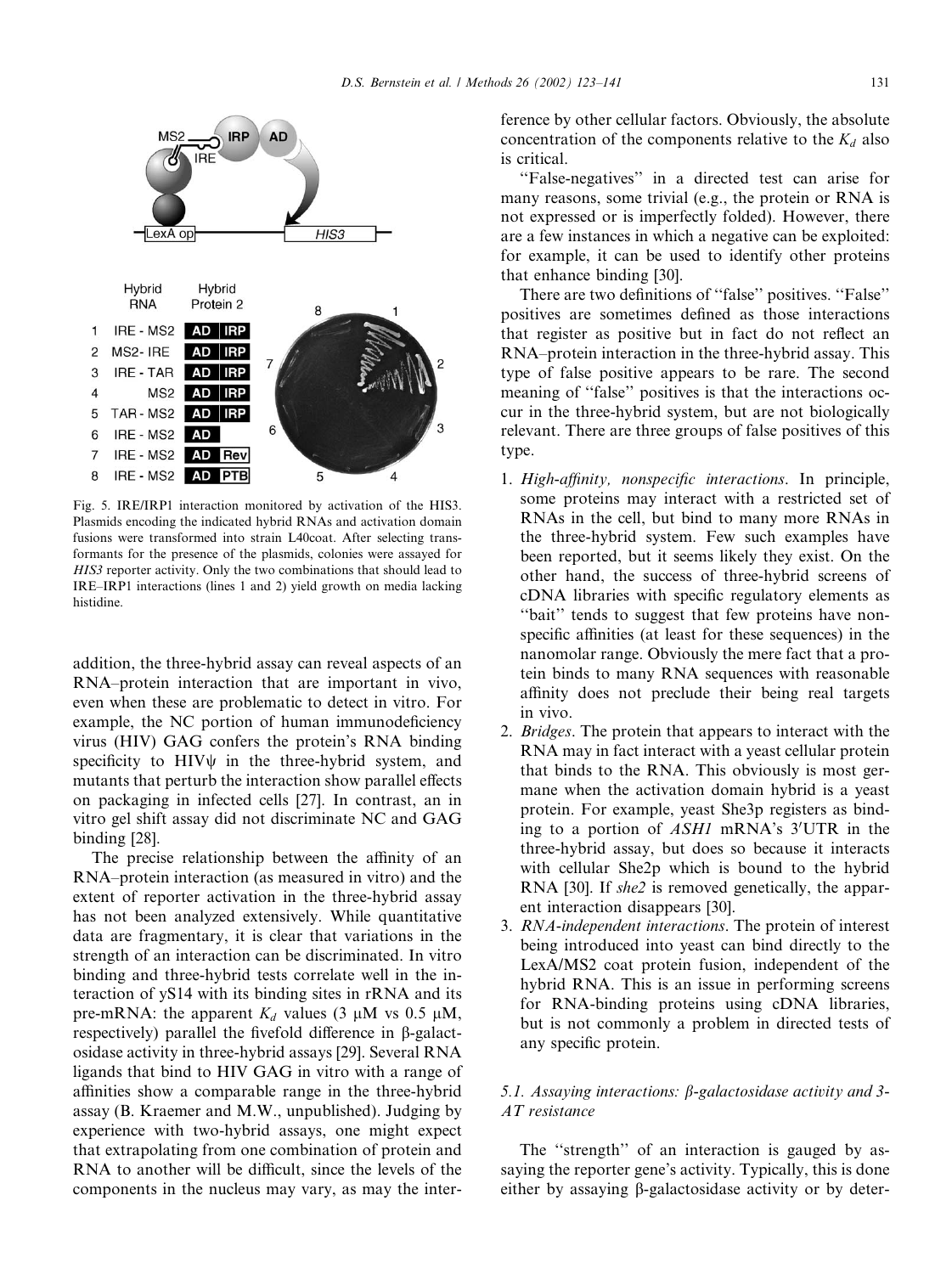mining the level of resistance to 3-aminotriazole, which monitors HIS3 activity. These two assays are described below.

## 5.1.1. b-Galactosidase

b-Galactosidase can be assayed by measuring the conversion of a lactose analog to a chromogenic or luminescent product. This assay can be performed using either colonies permeabilized on a filter or a cell lysate. The filter assay yields qualitative results, while the liquid assay is more quantitative.

# 5.1.1.1. Qualitative (filter) assays [31].

- 1. Streak onto the appropriate selective medium (SD  $-Leu-Ura$ ) and grow overnight. Alternatively, place the nitrocellulose filter on the plate and streak directly onto the filter. This can yield cleaner results.
- 2. Immerse filter in liquid nitrogen for 5–20 s.
- 3. Allow filter to thaw on benchtop (approx 1 min).
- 4. Prepare Petri dish-sized circles of 3MM Whatman (Clifton, NJ) paper, place in a Petri dish, and saturate with Z buffer (60 mM  $Na<sub>2</sub>HPO<sub>4</sub>$ , 40 mM  $NaH<sub>2</sub>PO<sub>4</sub>$ , 10 mM KCl, 1 mM  $MgSO<sub>4</sub>$ , 50 mM  $\beta$ -mercaptoethanol, pH 7.0), supplemented with 300  $\mu$ g/mL X-Gal. Remove excess buffer. Z buffer should be refrigerated. The X-Gal should be added fresh. The b-mercaptoethanol is optional; it slows the appearance of blue product, which can be helpful in comparing binding strengths.
- 5. Overlay filter onto Whatman paper and seal dish with Parafilm.
- 6. Incubate colony side up 30 min to overnight at 30  $^{\circ}$ C. Examine the filters regularly. A strong interaction (such as that between IRE and IRP) should turn blue within 30 min. With protracted incubation, weak interactions eventually yield a blue color. For this reason, it is important to examine the filters periodically to determine how long it takes for the color to develop.

5.1.1.2. Quantitative (liquid) assays. The specific activity of b-galactosidase can be determined in yeast cell lysates using any of a variety of substrates. Colorimetric assays using ONPG [32] or CPRG [33] are common; CPRG is more sensitive, but also more expensive. Alternatively, luminescent substrates provide high sensitivity yet are relatively inexpensive. Below we provide a protocol using a luminescent substrate, Galacton-Plus (Tropix, 47 Wiggins Avenue, Bedford, MA, Catalog No. BL300P). The assay requires an instrument to detect luminescence. The protocol below was designed for a Monolight 2010 Luminometer (Analytic Luminescent Laboratories, 11760 Sollento Valley Road, San Diego, CA). Certain details of the assay, such as sample volumes, will vary with the instrument used.

- 1. Inoculate 5-mL cultures of selective medium in triplicate for each interaction to be tested. Grow overnight.
- 2. Inoculate fresh selective medium to an OD of 0.1.
- 3. Grow to midlog phase (OD  $\sim 0.8$ ).
- 4. Pellet  $\sim$ 1.0 OD unit worth of cells for each culture.
- 5. Resuspend pellet in 100  $\mu$ L of lysis buffer (100 mM potassium phosphate, pH 7.8, 0.2% Triton X-100).
- 6. Lyse by freeze–thaw. This lysis requires three sequential cycles of freezing in liquid nitrogen for 10 s, followed by incubation at 37  $\mathrm{^{\circ}C}$  for 90 s.
- 7. Vortex each tube briefly.
- 8. Pellet in microfuge at 12,000g.
- 9. Collect supernatant for Luminometer assays. If necessary, samples may be frozen at  $-70$  °C.
- 10. Add 10 µL of lysate to luminometer tube. For strong interactions, it my be necessary to dilute the lysate to keep the assay in the linear range.
- 11. Dilute Galacton reagent 1:100 in reaction buffer (100 mM sodium phosphate, 1 mM magnesium chloride, pH 8.0). Add 100  $\mu$ L to each luminometer tube.
- 12. Incubate at 25  $\degree$ C for 60 min in the dark.
- 13. Measure luminescence as directed by Luminometer manufacturer. Use light emission accelerator II from Tropix.
- 14. Measure protein concentration in lysates by Bradford or equivalent assay.
- 15. Normalize light emission by protein concentration, yielding a specific activity.

# 5.1.2. 3-AT resistance

3-Aminotriazole (3-AT) is a competitive inhibitor of the HIS3 gene product, His3p. Cells containing more His3p can survive at higher concentrations of 3-AT. Thus, the level of resistance to 3-AT monitors the strength of an RNA–protein interaction. An example of such an assay, titrating levels of 3-AT resistance, is shown in Fig. 6. Various combinations of plasmids expressing a protein (p1 or p2) and an RNA (r1, r2, etc) were introduced into a three-hybrid strain. Transformants were streaked onto plates lacking histidine, and containing either 0, 1, or 10 mM 3-AT, as indicated. (The leftmost plate is a control in which histidine is present; all cells grow, as expected.) p1 binds both r1 and r2, but binds r1 more tightly; as a result, cells containing the p1/r1 combination can grow on 10 mM 3-AT, while p1/r2 cells grow on 1 mM (but not 10 mM). Mutations that disrupt the binding site in the RNAs  $(r1^*$  and  $r2^*)$  do not bind p1, and so do not support growth even without 3-AT. A second protein, p2, does not bind to any of the RNAs, and so does not grow under selective conditions.

In our experience, weak interactions yield resistance to 1 mM 3-AT; strong interactions can yield resistance to 100 mM.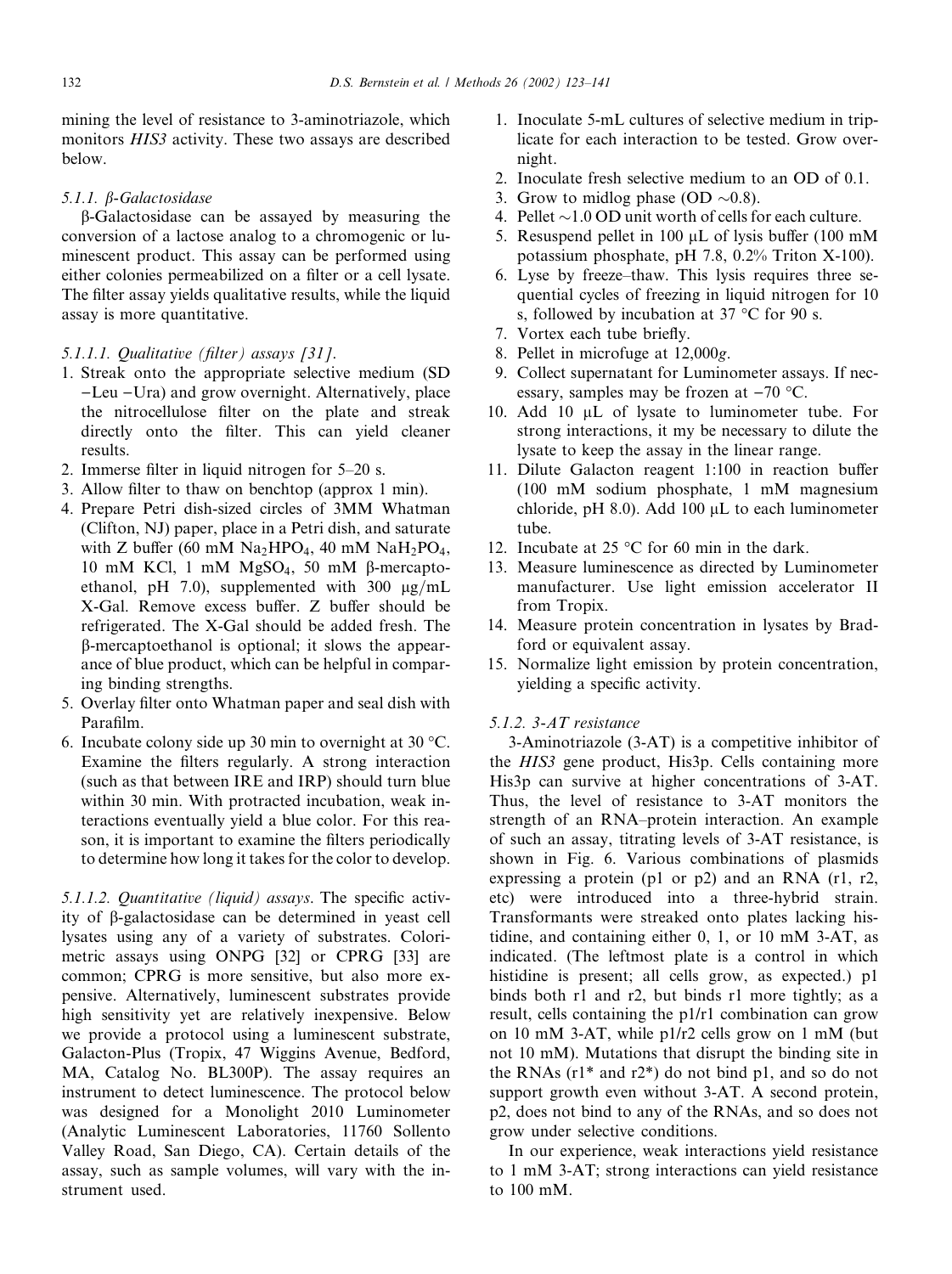

Fig. 6. RNA–protein interactions monitored by level of resistance to 3-AT. A sample growth assay on medium lacking histidine and containing 3-AT. The first plate is a control plate (-ura, -leu) demonstrating that all combinations are viable in the absence of selection for HIS3. The second, third, and fourth plates lack histidine and contain 0, 1, and 10 mM 3-AT, as indicated. Protein p1 interacts strongly with RNA r1 and moderately with RNA r2, but not with mutated RNAs, r1<sup>\*</sup> and r2<sup>\*</sup>. A related protein, p2, does not interact with either RNA.

#### 5.1.2.1. 3-AT resistance assay.

- 1. Prepare a series of selective medium plates that lack histidine and contain increasing amounts of 3-AT (e.g., 0, 1, 5, 10, 15, 20 mM). Also prepare plates lacking leucine and uracil.
- 2. Transform the appropriate RNA and protein-encoding plasmids into a three-hybrid strain. Plate on SD  $-Leu$  – Ura medium. Incubate at 30 °C for 2 days.
- 3. Pick multiple average-sized colonies and streak for single colonies on  $-Leu$  –Ura and –His plates (while this is not ideal microbiological practice, it has worked reproducibly).
- 4. Incubate at 30  $\degree$ C for 3–5 days. Growth should be assessed by the presence of individual colonies and not the smear of yeast from the initial streak. It is common to observe a few large colonies on high concentrations of 3-AT. These are probably the result of mutations in three-hybrid components or HIS3.

#### 6. Finding protein partners of a known RNA sequence

The three-hybrid system can be used to identify a protein partner of a known RNA sequence. Typically, a three-hybrid reporter strain is created that expresses the RNA of interest as a hybrid molecule. A cDNA library is introduced into this strain by conventional transformation methods. When the RNA interacts with the protein produced from a cDNA, the HIS3 gene becomes active and the yeast grow on media lacking histidine and/or containing 3-AT. Additional selections can be performed using the LacZ reporter and colorimetric assays. In principle, any selection that has been used in the two-hybrid system is applicable to the three-hybrid system as well. Several successful threehybrid screens have been reported, and have yielded proteins of diverse families of RNA binding proteins (Table 2).

If the RNA–protein interaction is particularly strong, then the initial selection can demand high levels of expression of the reporter gene (e.g., high levels of 3-AT).

A stringent selection eliminates weak (and potentially nonspecific) activators. However, a less stringent selection is often preferable because the ''strength'' of the interaction being sought is not known. In turn, this reduced stringency leads to a higher background, and greater need for subsequent screens. While high levels of 3-AT reduce background, they do so at the expense of the diversity of recovered cDNAs, as only the strongest interactors will be recovered. Screens have been performed with concentrations of 3-AT ranging from 0.5 mM (in the case of fem-3 FBF [36]) to 25 mM (in the case of histone mRNA SLBP [63,66]).

The results of several screens published to date reveal that few positive clones satisfying selection criteria were isolated, but that the ''correct'' cDNA was among them (Table 2). In one remarkable example, 7.5 million transformants were screened, and after secondary selections based on RNA binding specificity, a single positive was identified that proved to be legitimate [34]. The number of positives obtained is determined by many variables, including the abundance of the cDNA in the library. Nonetheless, the published examples emphasize two practical points. First, at least for very sequence-specific, high-affinity RNA-binding proteins, one should arrange the stringency of the screen (e.g., the 3-AT concentration) to yield a reasonable number of initial positives. Second, subsequent screens that analyze the RNA sequence specificity of the protein are extremely useful.

Two categories of false positives are common and must be weeded out. Certain proteins bind nonspecifically to the RNA, while others activate the reporter independent of the RNA (''RNA-independent positives.''). The second category can be very common in cDNA library screens, and it is important they be identified and discarded. Both categories of ''false'' positives can be identified by curing the RNA plasmid from the yeast, and retesting for activation in the resulting strain that lacks the hybrid RNA. Following this test, a new battery of RNA plasmids can be reintroduced to test for specificity.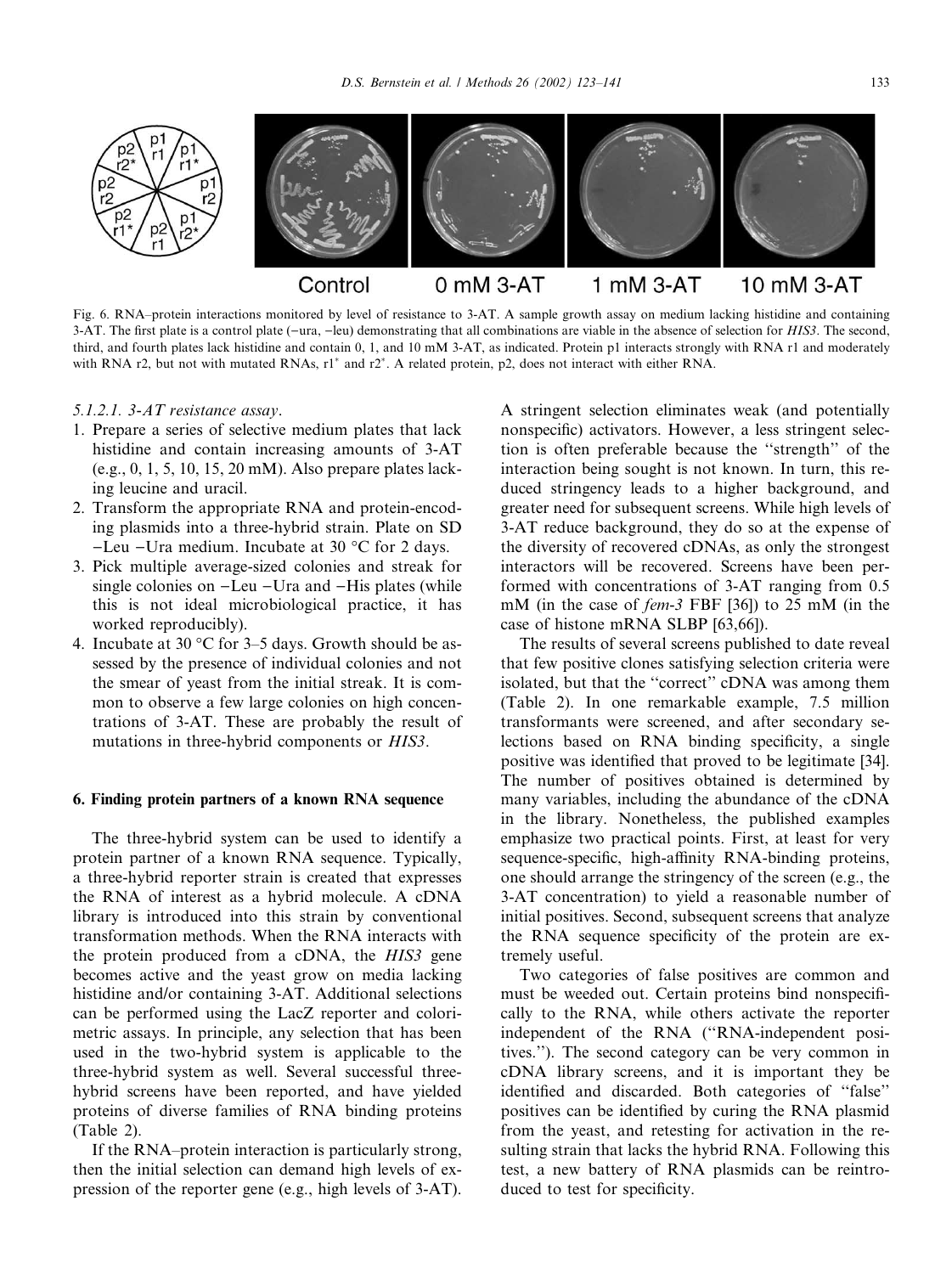# 6.1. Step 1: Introduce the RNA plasmid and cDNA library

The host strain is normally transformed with the RNA plasmid first. Cells containing the RNA plasmid are then transformed with a cDNA library fused with a transcription activation domain. [Hybrid RNAs usually are not toxic to the host cell. When they are toxic, one can cotransform both the RNA plasmid and the cDNA library (see below).] The transformation mix is plated out on media lacking both leucine (selecting for the cDNA plasmid) and histidine, as well as 3-aminotriazole (selecting for HIS3 gene expression). Maintenance of the RNA plasmid (i.e., selection for ADE2 or URA3) is not demanded. This permits cells that can activate HIS3 without the RNA to lose the RNA plasmid, permitting the colony color screen below (see Step 2).

## 6.1.1. Protein libraries

Activation domain libraries prepared in LEU2 vectors can be used with the hybrid RNA plasmids and yeast strains described above. Many such activation domain libraries have been prepared for use with the two-hybrid system. These may be obtained from individual laboratories and several commercial sources.

## 6.1.2. 3-Aminotriazole in the initial selection

We typically add 3-AT to select for stronger interactions. Some RNAs activate reporter genes weakly on their own, and many proteins appear to activate the reporter slightly, independent of the hybrid RNA; both situations yield ''false positives.'' To eliminate weak activation by the RNA ''bait,'' 3-AT should be titrated using a strain carrying the RNA plasmid and an ''empty'' activation domain plasmid prior to undertaking the initial transformation. Concentrations of 3-AT in the range 1–5 mM are a good starting point; they offer a reasonable balance between suppressing the background and permitting ''real'' positives to grow (see Table 2). In vitro data on the affinity of the RNA–protein interaction may be valuable for determining the concentration of the 3-AT that should be used; stronger interactions allow more 3-AT to be used.

# 6.1.3. Toxicity problems

Some RNAs are toxic to yeast and will make a titration prior to the screen impossible. In most cases, toxicity is reduced or eliminated by binding of a protein to the RNA. One simple explanation of the toxicity is titration of an essential yeast protein. In such cases, a cDNA library screen can be done by cotransforming the hybrid RNA plasmid and the cDNA library plasmids in at least a 10:1 molar ratio and plating on low levels of 3- AT. Hybrid proteins can also be toxic, but this too is sometimes mitigated by an RNA interaction. In some cases, yeast containing either the RNA or the protein grow poorly, but yeast containing both grow well.

# 6.2. Step 2: Eliminate RNA-independent false positives by colony color

Two classes of positives are obtained from the initial transformation. One class of transformants requires the hybrid RNA to activate HIS3; these are termed ''RNAdependent.'' A second class of positives activates HIS3 with or without the hybrid RNA; these are termed ''RNA-independent.'' The RNA-independent positives can carry proteins that may bind to the promoter regions of the reporter genes or proteins that interact directly with the LexA-MS2 coat protein fusion. The RNA-independent class of transformants can be very abundant, and can account for more than 95% of the total number of colonies.

To facilitate eliminating RNA-independent false positives, we exploit the ADE2 gene on the pIIIA RNA plasmids. The host strain is an ade2 mutant. When the level of adenine in the medium becomes low, cells attempt to synthesize adenine de novo and accumulate a red purine metabolite due to lack of the ADE2-encoded enzyme. This accumulation renders the cell pink or red in color. In contrast, cells carrying the wild-type ADE2 gene are white.

In the initial transformation, selection is imposed only for activation of HIS3 and the presence of activation domain plasmid, but not for maintenance of the RNA plasmid. For RNA-dependent positives, selection for HIS3 indirectly selects for the RNA plasmid, which carries the ADE2 gene; thus these transformants are white and must remain so if they continue to grow in the absence of exogenous histidine. On the other hand, RNA-independent positives do not require the RNA plasmid to activate the HIS3 gene and so can lose that plasmid, which they do with a frequency of a few percent per generation. These false positives therefore yield pink colonies or white colonies with pink sectors.

The initial transformation plates are usually incubated at 30  $\mathrm{^{\circ}C}$  for a week. This duration allows positives to accumulate HIS3 gene product and grow, and also provides enough time for the color to develop. If the pink color is not strong after a week, incubation at  $4^{\circ}$ C overnight can help. Pink or pink-sectored colonies are discarded, and the uniformly white colonies are picked for further analysis. We usually pick all the white colonies (typically a few large and many small, colonies) and patch onto media selecting again for both the cDNA plasmid and the RNA plasmid. Most of the small white colonies turn out to be RNA-independent and fail to grow. White colonies that are able to grow on the selective media are subject to further analysis.

The identification of RNA-dependent positives by colony color is not perfect; many, but not all,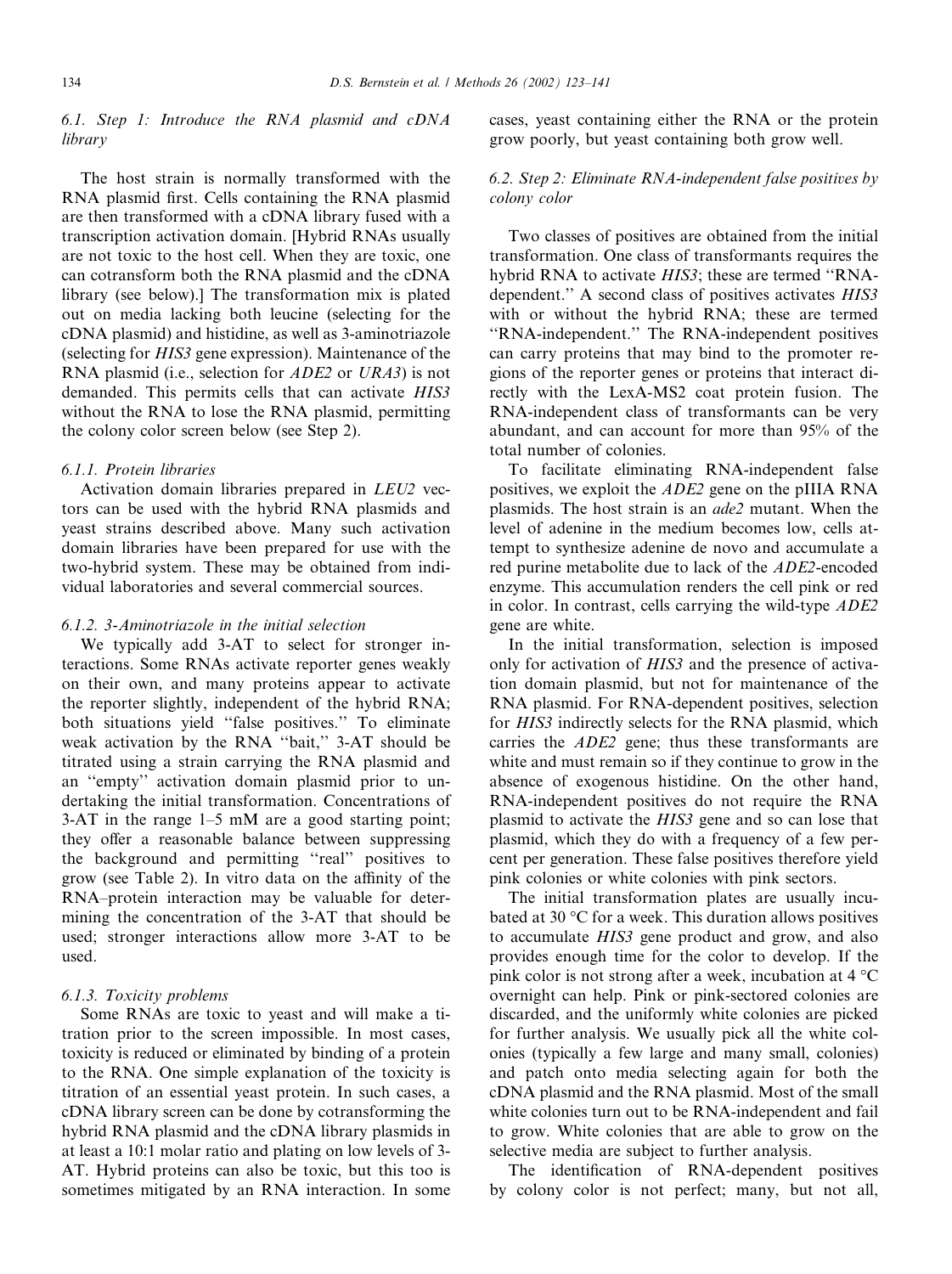RNA-independent positives can be identified and discarded. A majority of the white colonies may still be RNA-independent. It is important to rigorously eliminate the remaining RNA-independent activators from among the white colonies (Steps 4 and 5) before recovering plasmids in E. coli.

An additional and complementary means for eliminating false positives has recently been described [35]. In this protocol, HIS3+ colonies from the initial plating are patched onto media containing the drug 5-fluoroorotic acid (5-FOA). 5-FOA is toxic to yeast expressing the URA3 gene. Cells requiring the hybrid RNA to activate the HIS3 reporter will carry the hybrid RNA encoding plasmid at high copy number and so be 5-FOA sensitive. Cells not requiring the hybrid RNA to activate the HIS3 reporter will carry the hybrid RNA plasmid at low copy number (or not at all) and so be relatively 5-FOA insensitive.

## 6.3. Step 3: Assay  $\beta$ -galactosidase activity

To corroborate that the HIS3+ colonies contain cDNAs that activate through the three-hybrid system, the level of expression of the lacZ gene is monitored. The assay is as described above (Testing Known Interactions). In strains L40coat and YBZ-1, the *lacZ* gene is integrated into the chromosome and placed under the control of LexA binding sites. In our experience, most HIS3+ transformants are also  $LacZ$ +; thus this step sometimes is delayed until after the specificity test (Step 5 below).

#### 6.4. Step 4: Cure the RNA plasmid and test again

Most but not all of the RNA-independent false positives are eliminated by either the colony color or 5-FOA sensitivity assays in Step 2. To ensure that the positives are genuinely RNA-dependent, the RNA plasmid is removed by counterselection against URA3. Expression of the reporter gene is then monitored. Candidates that fail to activate the reporter genes are analyzed further.

## 6.4.1. URA3 counterselection

To select for cells that have lost the RNA plasmid, cells are plated on media containing 5-FOA. 5-FOA is converted by the URA3 gene product to 5-fluorouracil, which is toxic. Cells lacking the URA3 gene product can grow in the presence of 5-FOA if uracil is provided, while cells containing the URA3 gene product cannot.

- 1. Replica-plate the positives from Step 2 to  $SD$  –Leu plates. Let the cells grow for a day, allowing cells to lose the plasmid.
- 2. Replica-plate onto SD  $-Leu + 0.1\%$  5-FOA plates. Incubate at 30  $\mathrm{^{\circ}C}$  for a few days.
- 3. Cells that grow can be streaked on  $SD$  -Ura plate to confirm the loss of the RNA plasmid. A single

pass through 5-FOA counterselection is usually sufficient.

4. Assay b-galactosidase activity.

The *ADE2* marker on the RNA plasmid can be useful in monitoring the loss of the RNA plasmid. Cells that lose the plasmid will turn pink in a few days. If the number of the positives is small, then the use of 5-FOA, which is quite expensive, can be avoided. Cells can simply be grown in rich medium overnight, then spread onto SD-Leu plates. After a few days, some of the colonies become pink or show pink sectors. Uniformly pink colonies, which have lost the RNA plasmid, can be reassayed for b-galactosidase activity.

# 6.5. Step 5: Determine binding specificity using mutant and control RNAs

To test RNA binding specificity, reintroduce plasmids encoding various hybrid RNAs into the strains that have been cured of their original RNA plasmid. If the number of positives is small, the various RNA plasmids can be introduced by transformation. Otherwise, mating is used to introduce the plasmids. Strain R40coat can be used for this purpose. A sample protocol for the mating assay follows.

- 1. Grow lawns of separate R40coat transformants carrying a specific hybrid RNA plasmid (mutant vs wild type, for example) on  $SD$  -Ura plates.
- 2. Replica plate the grid of Ura-colonies from the 5-FOA plate to a YPD plate.
- 3. Replica plate the lawn from each R40coat strain to the same YPD plate.
- 4. Incubate the plates overnight at 30  $\mathrm{^{\circ}C}$  to allow mating.
- 5. Replica plate to  $SD$  –Leu –Ura plate to select for diploids.
- 6. Assay  $\beta$ -galactosidase activity.

## 6.5.1. What RNAs should be used in specificity tests?

Ab initio, positives that survive Step 4 carry proteins that bind preferentially to the hybrid RNA relative to cellular RNAs. Although these positives recognize some features on the hybrid RNA, these need not be the ones recognized by the biologically relevant factor(s). Therefore, the ideal controls are subtle (e.g., point) mutations that affect the biological functions or interaction in a sequence-specific manner. When point mutations are not available, RNAs carrying the antisense sequence, small deletions, or unrelated elements of similar predicted structure can serve as cruder specificity controls.

# 6.5.2. What fraction of all RNA-dependent positives is ''correct?''

The fraction of physiologically relevant positives is unpredictable at the outset, as it is a function of the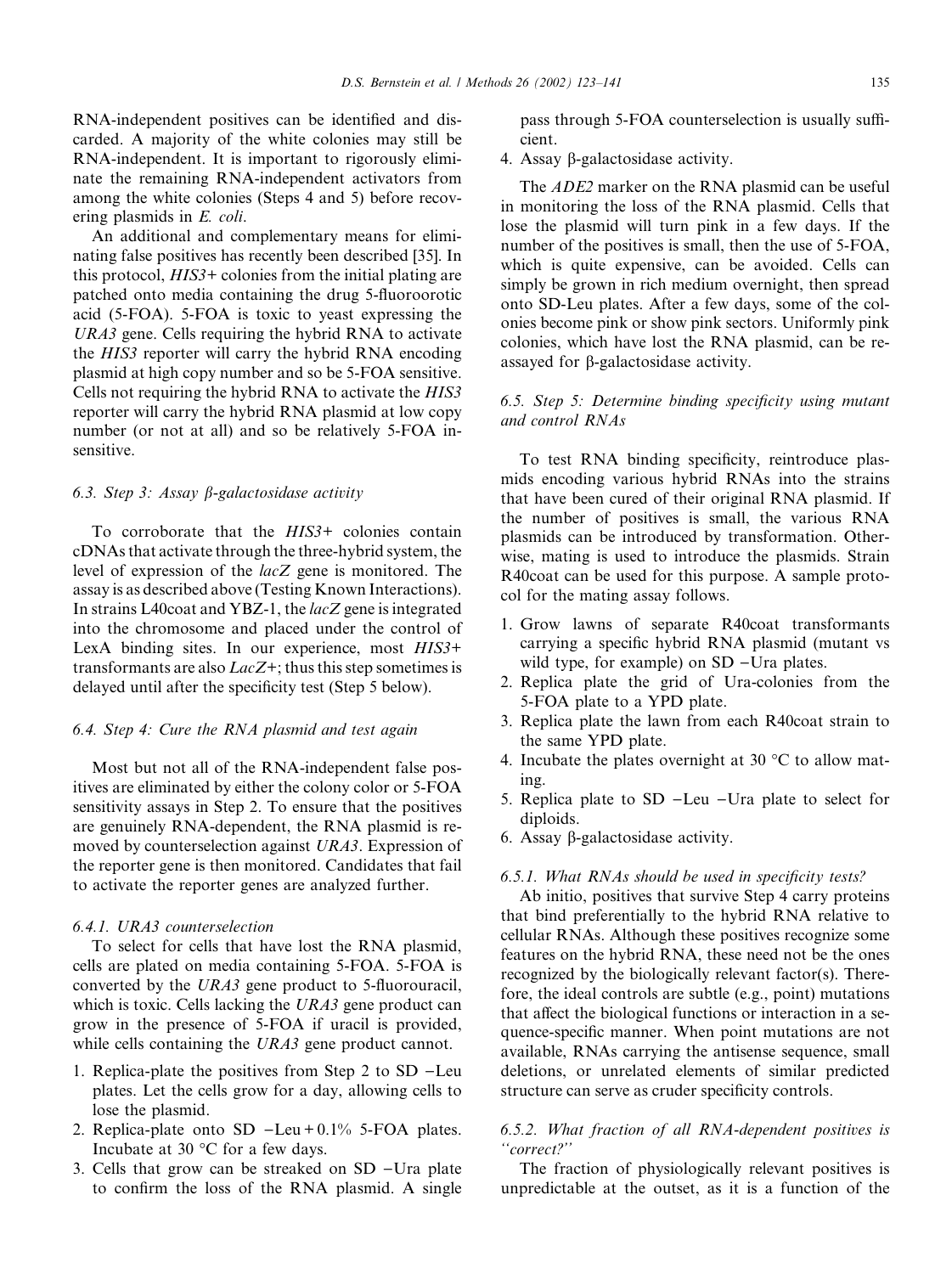abundance of the protein (in a random library screen), strength of the interaction, and level of 3-AT used in the initial transformation, among other parameters. A synopsis of several published screens is shown in Table 2, and indicates the number of isolates obtained at each step of the screening protocol. For example, we identified the regulatory proteins, FBF-1 and FBF-2, by screening a *Caenorhabditis elegans* cDNA/activation domain library using a portion of the fem-3 3'UTR as bait [36] In this screen, 5 mM 3-AT was used in the initial transformation, selecting for reasonably strong interactions. In total, 5,000,000 transformants were analyzed, yielding approximately 5000 His+ Leu+ colonies. Of these, 100 were white. Sixty of these activated the  $lacZ$  gene. Twelve of the sixty proved to be genuinely RNA-dependent, and 3 of the 12 displayed the appropriate binding specificity. Each of these was FBF, the genuine regulator. Thus, RNA-dependent positives were 0.2% of the total number of colonies obtained in the initial transformation. Importantly, 25% of all RNAdependent positives were FBF. Moreover, in this screen and the others reported to date, nearly all positives showing proper specificity were the genuine regulator.

# 6.5.3. What if no subtle RNA mutations are available?

Additional screens must be devised to identify the ''correct'' positives. Clearly, functional tests are ideal. The sequence of the cDNAs may be directly informative by comparison to known RNA binding proteins, or by comparison to the predicted molecular weight of the expected protein (based on, e.g., UV crosslinking.) Each case is idiosyncratic, and so no general discussion is offered here. However, secondary screens are critical.

# 6.6. Step 6: Identify the positive cDNAs

cDNA plasmids that display the predicted RNA binding specificity are recovered from the yeast cells and introduced into E. coli by transformation. The yeast cells can contain multiple cDNA plasmids, only one of which encodes the protein that binds to the RNA. Thus, plasmids should be isolated from multiple E. coli transformants, and reintroduced into yeast to ensure the correct plasmid has been obtained. The EZ yeast plasmid prep kit (Genotech, Inc., St. Louis, MO) and the QIAprep Spin Miniprep kit yeast protocol (QIagen, Valencia, CA) allow rapid isolation of plasmids from yeast. Alternatively, the following method works well in our hands [37].

- 1. Culture yeast colony overnight in liquid  $SD$  -Leu medium.
- 2. Pellet 1.5 mL of overnight; resuspend in  $100 \mu L$  lysis solution (5% Triton X-100, 8% sucrose, 100 mM NaCl, 50 mM Tris–Cl, pH 8.0, 50 mM EDTA).
- 3. Add ca. 0.2 g acid-washed glass beads.
- 4. Vortex at high speed for 5 min Add 100  $\mu$ L lysis solution. Mix.
- 5. Boil 3 min. Chill on ice briefly.
- 6. Spin at high speed in a microcentrifuge for 10 min at 4 °C.
- 7. Transfer 100  $\mu$ L of the supernatant to a clean tube containing 50  $\mu$ L 7.5 M ammonium acetate. Chill  $-20$  °C for 1 h.
- 8. Spin at high speed in a microcentrifuge for 10 min at 4 °C.
- 9. Add 100  $\mu$ L of supernatant to 200  $\mu$ L of ice-cold ethanol to precipitate DNA.
- 10. Spin at high speed in a microcentrifuge for 10 min at 4 °C.
- 11. Wash pellet in 70% (v/v) ethanol.
- 12. Resuspend the pellet in 20  $\mu$ L H<sub>2</sub>O. Use 10  $\mu$ L to transform E. coli.

For convenience, to determine how many plasmids are present in each yeast transformant, one can perform polymerase chain reactions (PCRs) using lysed yeast colonies.

#### 6.7. Step 7: Functional tests or additional screens

Almost invariably, additional steps will be needed to identify those positives that are biologically meaningful. As stated earlier (see Step 5), those screens are idiosyncratic, depending on the interaction and organisms studied. In a screen with an RNA "bait," it is not surprising that one might identify irrelevant RNA-binding proteins, as well as the legitimate interactor.

# 7. Finding an RNA partner for a known RNA binding protein

The three-hybrid system can be used to identify a natural RNA ligand for a known RNA-binding protein by screening an RNA library with a protein-activation domain fusion as bait. Although only three experiments of this type have been reported to date, the objective is sufficiently important that we discuss both the published work and our own experience. These experiments have obvious parallels to conventional in vitro reiterative selection methods, including SELEX and ''genomic SELEX'' [38,39].

A prototypical screen identified RNAs that interact with the yeast Snp1 protein [11]. A Snp1p/activation domain protein was introduced into L40coat. A hybrid RNA library was next introduced by transformation. This library consisted of fragments of yeast genomic DNA of ca. 100 nucleotides transcribed along with MS2 coat protein-binding sites. The strongest positive from the screen was a fragment of U1 RNA that is known to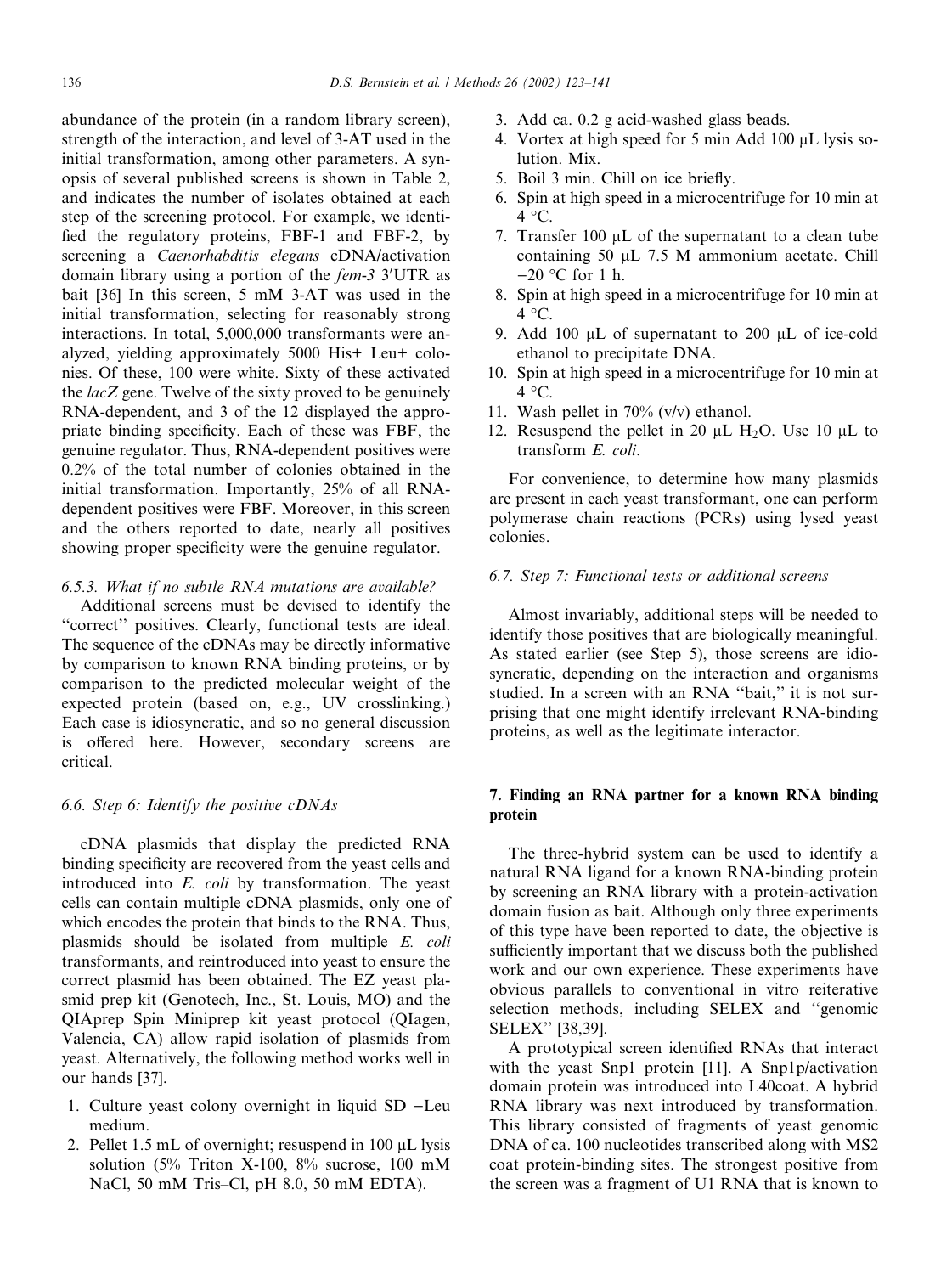bind to Snp1p in U1 snRNP. This screen demonstrates that a three-hybrid screen can identify meaningful interactions from a large library of candidate RNAs.

A related screen exploited a randomized RNA sequence to find RNA ligands for a given RNA binding protein. RNA sequences that could interact with a Tap/ activation-domain fusion were identified from an RNA library composed of the MPMV CTE randomized at seven positions. Six sequences were recovered from a possible 16,384. Of the six, one was wild type, one activated the reporter without the Tap/activation-domain fusion, one changed four of the seven residues, and three were single-nucleotide substitutions, demonstrating that individual nucleotides involved in an RNA–protein interaction can be identified. Compared with ''standard'' SELEX experiments, three-hybrid studies have the merit that they are performed in vivo; however, they are much more restricted in the number of RNAs that they can sample (ca.  $10^8$  vs  $10^{15}$ ), since each RNA requires a transformant.

A final screen used a different three-hybrid system to identify RNAs that bind to Dazl protein [25]. The system exploits the interaction of REV protein with RRE RNA to tether the hybrid RNA to the promoter. More importantly, the hybrid RNA is transcribed by RNA polymerase II rather than RNA polymerase III [2]. This permits analysis of long, U-rich RNAs; on the other hand, the RNA produced is probably rarer in abundance than the polymerase III-transcribed RNAs, and may enter mRNA maturation pathways. In the polymerase II system, Dazl protein was shown to recognize interrupted oligo(U) sequences, including ones that are likely biological targets [25].

## 7.1. RNA ''autoactivation''

A three-hybrid search to identify RNAs follows much the same logic as that described above to identify proteins. One particular class of false positives that must be eliminated consists of RNAs that are able to activate expression of the reporter genes on their own, without interacting with the protein fused to the activation domain (i.e., ''protein-independent'' positives) (A. Ansari, personal communication; [11]). A step must be included to classify RNAs as protein-dependent, and thus worthy of additional analysis, or protein-independent, and thus of no further interest in this context. Additionally, the protein-dependent class of RNAs must be tested with the activation domain vector and other RNA binding protein fusions to identify those RNAs specific to the protein of interest.

#### 7.2. Preparing a library

The strategy of using genomic DNA fragments to construct the hybrid RNA library can work with smaller

genomes (as demonstrated for yeast in Ref. [11]); adaptations will probably be required to move to much larger genomes. Two hundred base pairs is a typical upper limit for hybrid RNA vector inserts (see Hybrid RNAs, Limitations). Less than a million transformants of a genomic library containing 200-bp inserts adequately represents the yeast genome. The number of transformants required to attain comparable coverage in other organisms is proportional to their genomes' size, and can become prohibitive. For example, approximately 300 million inserts would be required for comparable coverage of the human genome using a 200-bp insert size. In addition, increasing the number of nontarget sequences will elevate the background and so may complicate identifying the genuine target, and termination of polymerase III at oligouridylate tracts will discriminate against certain sequences in the library. For these reasons, it may be useful to construct RNA libraries that are preenriched for candidate interacting sequences, or to circumvent the length and sequence limitations of the RNA polymerase III vector (e.g., [2,13]).

# 7.2.1. Step 1: Introduce the activation domain plasmid and the hybrid RNA library

- 1. Transform a three-hybrid strain with the plasmid expressing the RNA binding protein as an activation domain hybrid, based on the pACTII vector.
- 2. Transform cells from a single colony carrying this plasmid with the RNA library, selecting on media lacking leucine, uracil, and histidine, and containing 0.5 mM 3-AT. Without any 3-AT, most of the transformants will grow on a plate lacking histidine.

7.2.1.1. Construction of an RNA library. The yeast RNA library used in our experiments was constructed as follows.

Chromosomal DNA from Saccharomyces cerevisiae was partially digested with the following four enzymes, listed with their recognition sequences: MseI (TTAA), Tsp509I (AATT), AluI (AGCT), and RsaI (GTAC). The digests were pooled and fragments in the size range 50– 150 nucleotides were purified from a preparative agarose gel. The ends of the digested DNA were filled in with the Klenow fragment of DNA polymerase I where required. The plasmid pIII/MS2-2 was digested with SmaI, treated with calf intestine phosphatase, and ligated to the blunt-ended genomic DNA fragments. The ligations were used to transform electrocompetent HB101 E. coli. DNA fragments cloned at the *SmaI* site of the pIII/ MS2-2 are expressed such that the RNA sequence corresponding to the yeast genomic fragment is positioned  $5'$  to the MS2 coat protein binding sites within the hybrid RNA. More than 1.5 million E. coli transformants were obtained, pooled, and used to prepare plasmid DNA for the RNA library.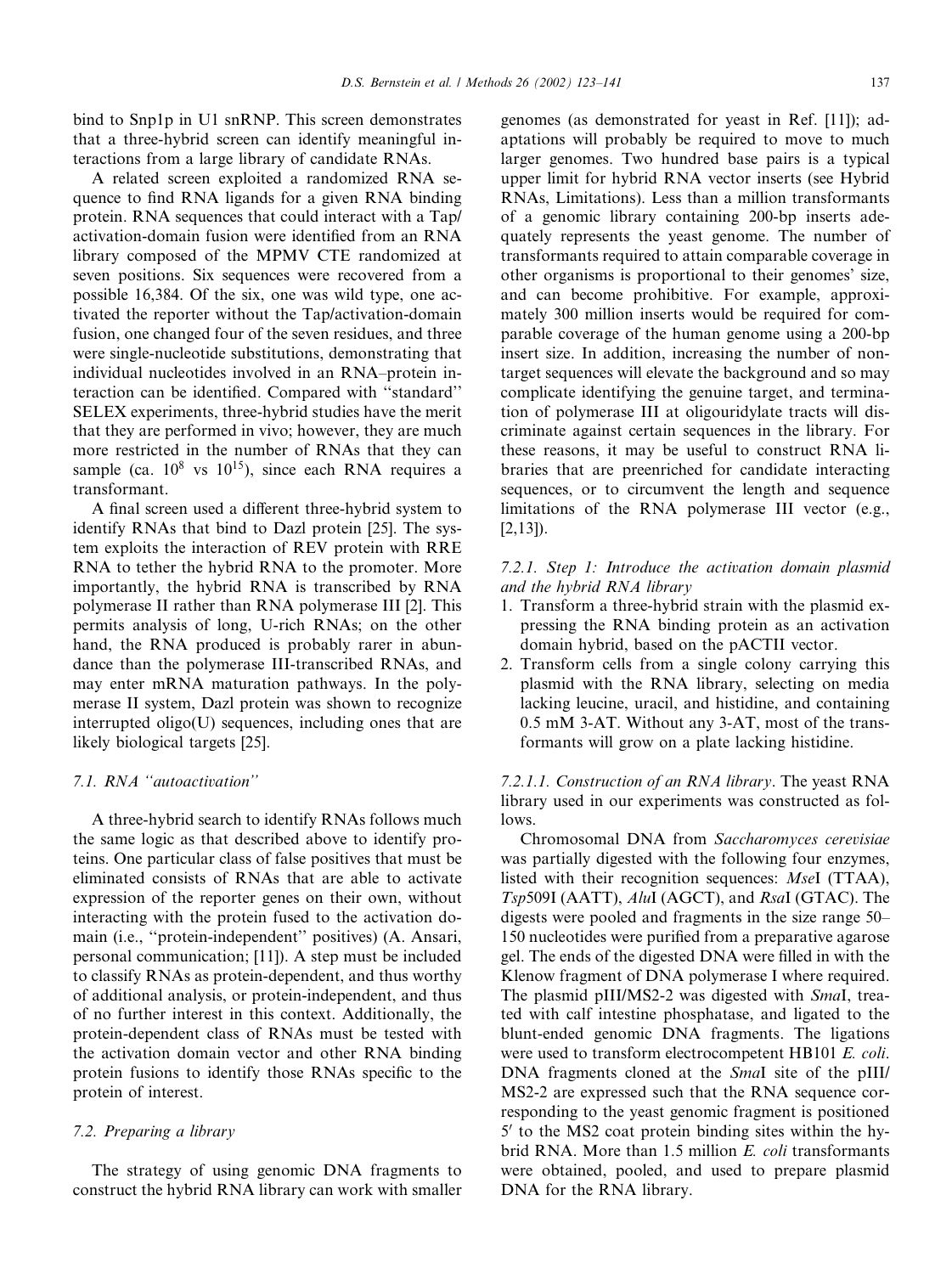# 7.2.2. Step 2: Screen for activation of the second reporter gene

To ensure that activation of HIS3 is not spurious, the level of expression of the LacZ gene is monitored.

- 1. Patch individual colonies that grew in the library transformation onto plates lacking leucine and uracil.
- 2. Carry out filter  $\beta$ -galactosidase assays as described above.

# 7.2.3. Step 3: Eliminate protein-independent false positives

The identification of protein-independent false positives requires two successive steps. First, the activationdomain plasmid must be removed from the strain. Then the level of LacZ expression must again be determined. The colonies that are LacZ+ are cured of the activation domain plasmid. The plasmid is cured by growing a transformant overnight in YPD medium and then plating for single colonies on  $SD$  -ura to select for the RNA plasmid. These colonies are then replica-plated onto an  $SD$  -leu plate to determine which of the colonies lack the LEU2 marker on the activation domain plasmid. Assay cells that are cured of the activation domain plasmid for b-galactosidase activity by filter assays, using the protocols above. Colonies that have lost activity upon loss of the activation domain plasmid contain possible RNA ligands of interest.

7.2.3.1. How common are protein-independent activators?. Protein-independent activators include hybrid RNAs that activate transcription when bound to a promoter. In our experiments to date, the frequency of such ''activating RNAs'' in a genomic library can sometimes be high. For example, 92% of all His+ LacZ+ positives obtained after selection in 0.5 mM 3-AT were protein-independent. However, at higher 3-AT concentrations only 10% were protein independent.

# 7.2.4. Step 4: Determine binding specificity

As in cDNA library screening, specificity tests are necessary in secondary screens to narrow down the number of candidates. Of course, the more subtle the mutation used, the better.

Transform cells from Step 3 that contain an RNA plasmid and appear to be protein-dependent for threehybrid activity with control activation domain plasmids such as pACTII and an IRP1-activation domain fusion in pACTII. An RNA ligand that is specific for the RNAbinding protein used in the library screen should not produce a three-hybrid signal with these control plasmids.

## 7.2.5. Step 5: Sequence RNAs of interest

Determine the sequence of the RNA ligand and test the binding by alternative methods such as in vitro binding.

7.2.5.1. What fraction of protein-dependent activators is "correct?". In our experience with yeast Snp1 protein as "bait," we screened  $2.5 \times 10^6$  transformants, and obtained 13 that were protein-dependent. Of these, the strongest by far was the appropriate segment of U1snRNA. Some of the other positives have weak sequence similarity to the relevant region of U1, and are now being analyzed further.

# 8. Multicomponent complexes

Multiple proteins often assemble on a single RNA to mediate the RNP's biological functions. Two proteins, P1 and P2, can interact with a single RNA in three permutations (Fig. 7). Each can be analyzed in the threehybrid system.

## 8.1. Independent interactions

The two proteins interact with the RNA independently. Each protein binds to its own site, and is unaffected by the presence of the other protein. Interactions of the bI4 maturase and leucyl-tRNA synthetase with the cob bI4 intron are of this type, as determined in the three-hybrid system (Fig. 7A) [19].

# 8.2. Bridged interactions

One protein tethers the other to the RNA. A single RNA site is required for the apparent interaction of both proteins, but the binding of one protein requires the other. The interaction of She2p and She3p with the 3'UTR of ASH1 mRNA is of this type, as shown in three-hybrid assays (Fig. 7B) [30].

# 8.3. Coupled interactions

The two proteins contact both the RNA and one another. In this instance, the balance among protein– protein and RNA–protein interactions determines the precise behavior in the three-hybrid system. The interaction of one protein may require prior association of an RNA–protein complex; alternatively, protein–protein interactions may be required to detect any association with the RNA. Complexes formed on *hunchback* [16], hY5 [17] and HIV-1 TAR RNAs [40,41] are of this type (Fig. 7C).

More complex RNPs, consisting of more than two proteins, also can be detected in the three-hybrid system, and are combinations of the simpler principles (Figs. 7A–C). A practical limitation in analyzing complexes containing many proteins (e.g., Fig. 7D) can be the number of plasmids and markers required.

The three-hybrid system can be permuted in many ways to analyze multiprotein complexes. One important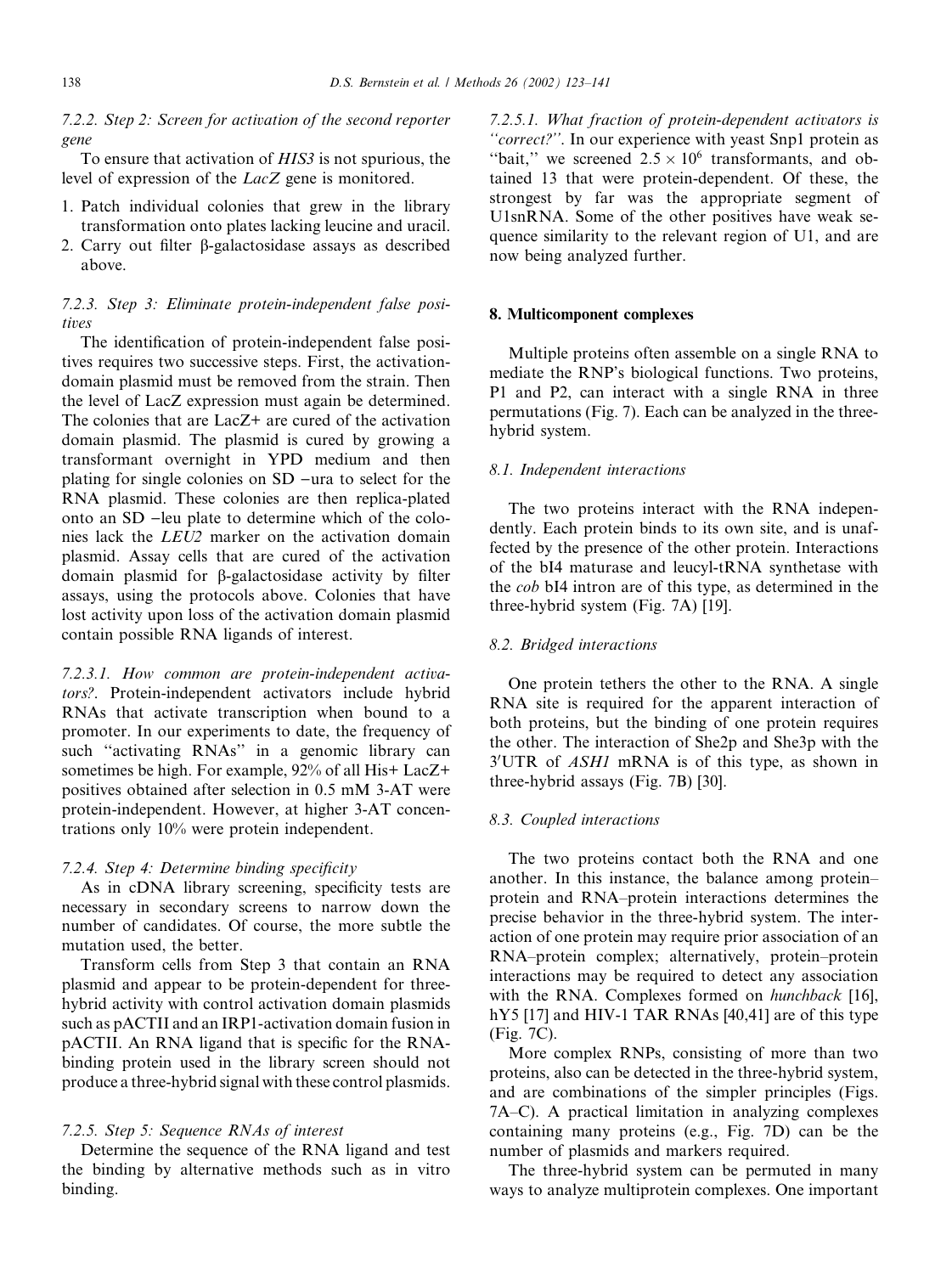

# **Multicomponent Interactions**

Fig. 7. Analyzing multicomponent complexes. A diagram of four permutations of complexes involving one RNA and two or more proteins. Each type of permutation has been analyzed in the three-hybrid system. Relevant citations are: (A) Ref. [19]; (B) Ref. [30]; (C) Refs. [16,17,40,41]; and (D) Ref. [42]. See text for details.

variable is the way in which the RNA is tethered. In one simple arrangement, the MS2 tether is exploited, and one or more protein components are supplied as nonhybrid molecules. In another arrangement, one component of the complex is linked to the DNA binding domain (BD), and takes the place of MS2 coat protein in the typical three-hybrid arrangement. This approach has been effective in directed tests [16,19,42] and in a screen [17,43]. In either arrangement, the results can reveal contributions of protein–protein and RNA–protein interactions. The following three examples from the literature illustrate this point.

- Tat was supplied on a multicopy plasmid as a nonhybrid protein to yeast expressing hybrid TAR-MS2 RNA and a CycT1/activation domain hybrid. In this fashion, the cyclin was found to interact with the TAR/Tat complex more avidly than with the RNA alone [40,41].
- In a three-hybrid screen, a She3p/activation domain fusion apparently interacted with yeast ASH1 RNA [30]. Further analysis demonstrated that She3p did

not bind directly to the RNA, but instead bound to endogenous yeast She2p, which bound the RNA [30].

• One protein (Nanos) interacts with an RNA (hunchback) when that RNA is tethered by a specific protein partner (Pumilio), but not when it is tethered by MS2 coat protein [16]. This result indicated a specific protein–protein interaction occurs in the context of the ternary complex with RNA.

Screens can be designed to identify components in complex RNPs, even when binding requires multiple proteins and the RNA. Three configurations for such screens are diagrammed in Fig. 8. Fig. 8A depicts the strategy used by Bouffard et al. [17] to find proteins that interact with Ro60 protein bound to hy5 RNA. The bait in this screen was a binding domain/pRo60 fusion bound to a nonhybrid hY5 RNA. Binding of the protein identified in the screen, RoBPI, required both hY5 RNA and Ro60 protein [17]. Fig. 8B depicts a screen searching for the fourth member of an RNP. In this case, the "bait" was a ternary complex containing two proteins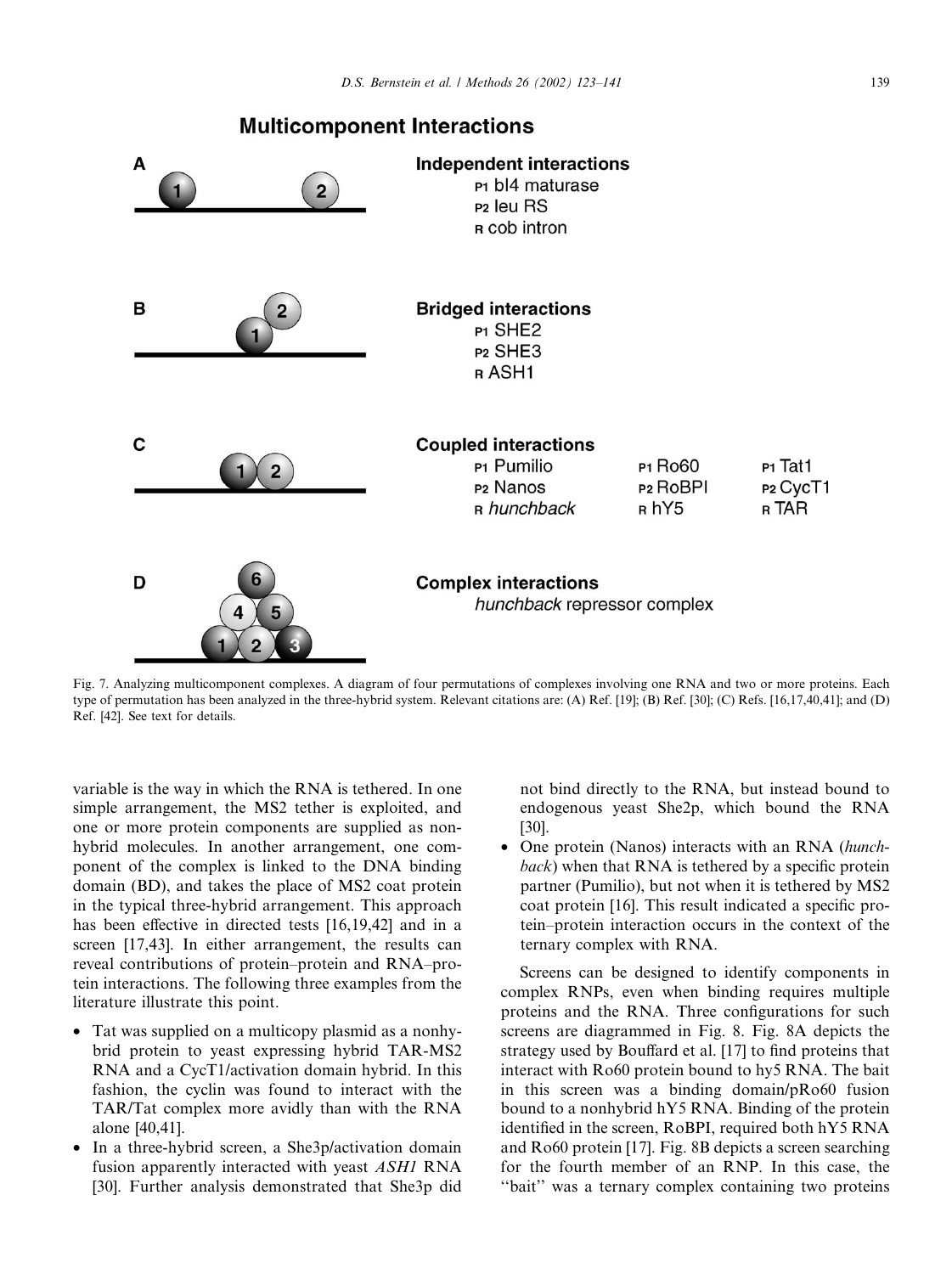# **Multicomponent screens using RNP baits**

![](_page_17_Figure_3.jpeg)

Fig. 8. Screens to identify proteins in multicomponent complexes: RNP ''baits.'' Strategies used to look for multicomponent RNPs using the threehybrid system. (A) A screen for proteins that interact with a protein–RNA complex. The DNA binding domain is fused to an RNA binding protein of choice (1) to tether the RNA. This was used by Bouffard et al. [17] to find proteins that interact with Ro60 protein bound to hY5 RNA. (B) A screen for a proteins that interact with a ternary protein–RNA complex. The DNA binding domain is fused to an RNA binding protein of choice (1) and a nonhybrid protein (2) is supplied to form the ternary complex with the RNA. This configuration was used by Sonoda and Wharton [42] to find proteins that interact with a ternary complex of Pumilio, Nanos, and hunchback RNA.

(Nanos and Pumilio) and an RNA [42]. The screen yielded a third protein, Brat, from a library of activation domain fusions [42].

# 9. Prospects

The simple three-hybrid system (Fig. 1) has been used to analyze a wide variety of known or suspected interactions, and has been extended to analyze complexes containing two or more proteins. This likely presages its application to even more complex situations. For example, complexes containing multiple RNAs might readily be analyzed and even more ''layers'' of protein likely can be penetrated to yield new components.

Further enhancements of the method may facilitate applications in several areas. Factors that enhance or prevent an RNA–protein interaction should be accessible through simple adaptations of the system. These factors include proteins that participate in or modulate

the complex in vivo, as well as synthetic compounds that can be used to biological or clinical advantage. Adaptations of the system may also be used to identify RNA targets of a known RNA-binding protein, complementing biochemical approaches.

With the proliferation of sequence databases and genomic information, a small bit of protein or RNA sequence based on a three-hybrid screen may be enough to suggest whether the interaction is biologically important. It may be possible to create RNA–protein linkage maps within families of RNA-binding proteins or RNA elements, or, more ambitiously, throughout a genome.

# Acknowledgments

We are grateful to the Media Laboratory of the Biochemistry Department of the University of Wisconsin for help with figures, and to Carol Pfeffer with pre